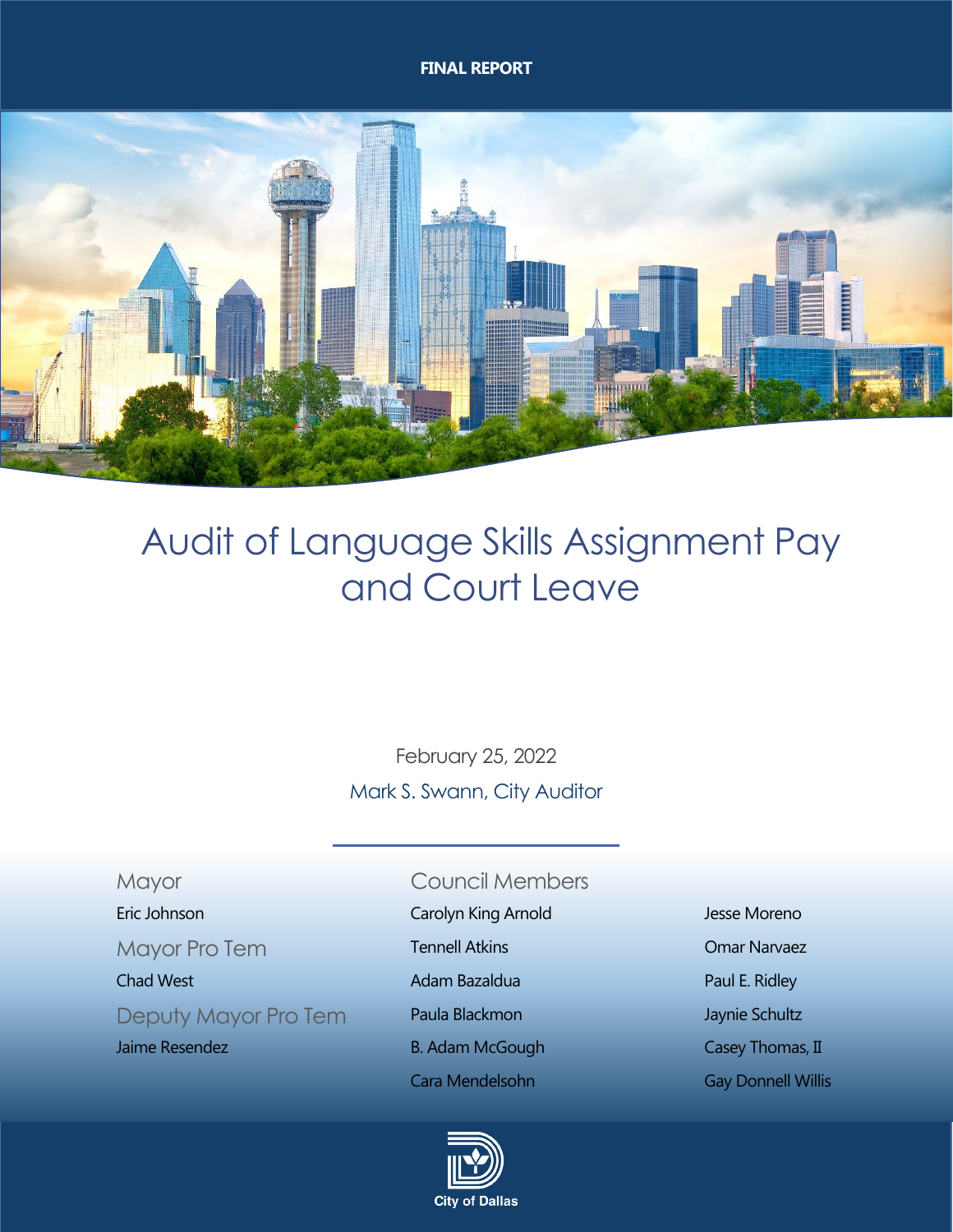# **Table of Contents**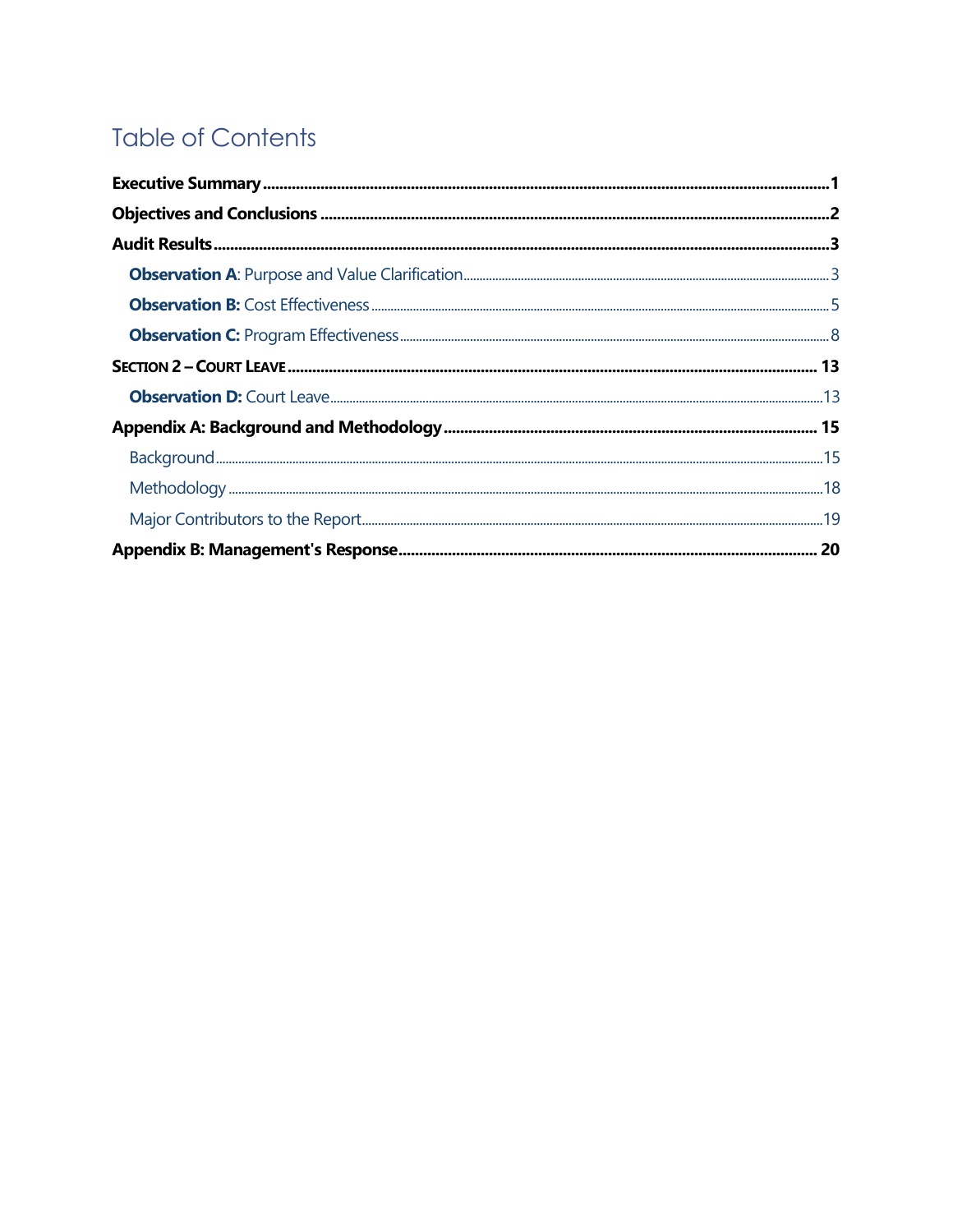# <span id="page-2-0"></span>[Executive Summary](#page-0-0)

# Objective and Scope

The audit objectives for the Language Skills Assignment Pay program were to determine if the program: (1) is clearly defined, documented, and verified; (2) is cost effective; (3) recipient employee supports residents; and (4) aligns with the City's goals.

The audit objective for the Court Leave Pay incentive was to evaluate if court leave pay requirements are clearly defined, documented, and verified in accordance with City Code.

The scope of the audit was from October 1, 2020 – June 4, 2021. (NOTE: Lawson payroll files were not available, so the scope was limited).

# What We Recommend

Management should:

- Clarify the purpose of the program, develop expectations for employees, and establish performance measures.
- Consider using cost effectiveness options such as skill-based pay, demonstrate use of skill or other alternatives.
- Update, implement, and monitor policy objectives.
- Develop, implement, and monitor court leave procedures.

# Background

The City of Dallas offers language skills assignment pay to employees who may need to use additional language skills to perform job responsibilities and to ensure oral and written communication is accurate and clear to limited English speaking residents and employees. The Administrative Directive 3-37 Language Skills Assignment Pay covers nine eligible languages with pay rates ranging from \$75-\$110 monthly. Pay rates were increased by a 2006 Council resolution to \$110-\$150. Employees can receive language skills assessment pay as oral interpreters, written translators, or both, provided they complete an oral proficiency exam.

The Personnel Rules Section 34-26 Court Leave states that employees receive regular pay while performing juror duties. Employees must receive approval and supervisors must verify attendance.

# What We Found

The Language Skills Assignment Pay program is decentralized, departments may not share resources, and is not performance based. In addition, the program has incomplete guidance, uses inconsistent definitions, and does not require maintenance of the employee's skill set.

The court leave pay approval, verification, and documentation review process is not consistently applied due to an absence of internal procedures.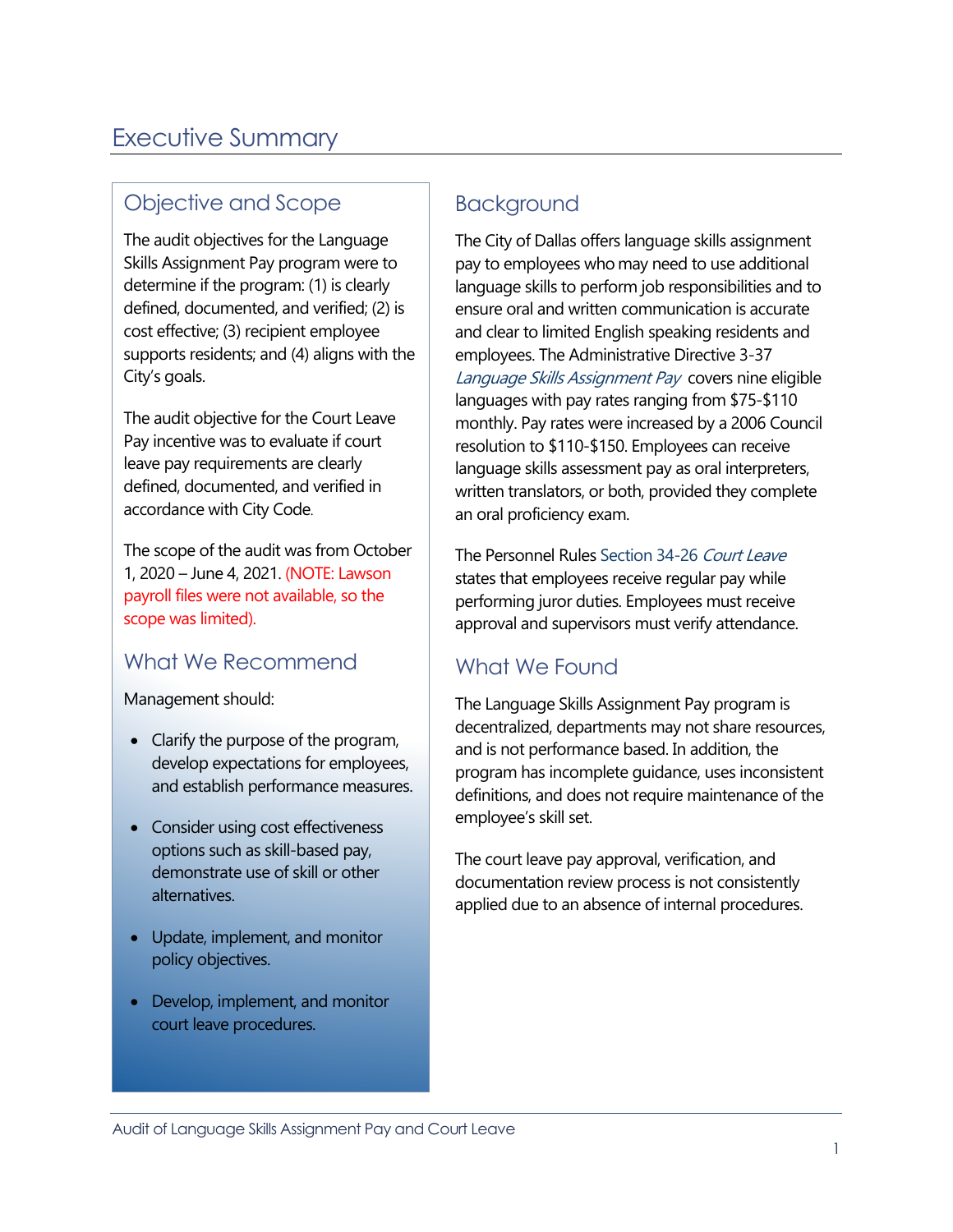# <span id="page-3-0"></span>[Objectives and Conclusions](#page-0-0)

1. Is the Language Skills Assignment Pay program clearly defined, documented and verified like other City programs?

**Generally, no.** The Language Skills Assignment Pay program is defined and documented. However, the policy to support the program is incomplete, inconsistent and not practicable. (See Section 1 – [Language Skills Assignment Pay\)](#page-4-2).

2. Is the Language Skills Assignment Pay program cost-effective?

**Generally, no**. Pay classification, pay rate scales, actual pay, and cost duplication increase costs. (See Section 1 – [Language Skills Assignment Pay\)](#page-4-2).

3. Do employees who receive language skill Assignment pay support residents of limited English proficiency?

**Indeterminable.** Employees' pay is not supported with a demonstration of usage, frequency of usage or derived value. (See Section 1 – [Language Skills Assignment Pay\)](#page-4-2).

4. Does the Language Skills Assignment Pay program align with the City's goals of : (1) integrating new residents; (2) consistency in providing services; and (3) accessibility to services for limited English proficiency individuals?

**Indeterminable.** The program incentivizes employees, but does not have performance measures in place to determine the Language Skills Assignment Pay program's success. Also, the program is not aligned with federal requirements that support the City's goals. (See Section 1 – [Language Skills Assignment Pay\)](#page-4-2).

5. Is the Court Leave Pay process clearly defined, documented, and verified with supporting evidence in accordance with Personnel Rules, Section 34-26?

**Generally, yes.** The department supervisors were able to confirm court leave was requested; however, the approval, verification of attendance, and supporting documentation were not available consistently. (See Section  $2 -$  [Court Leave Pay\)](#page-14-0).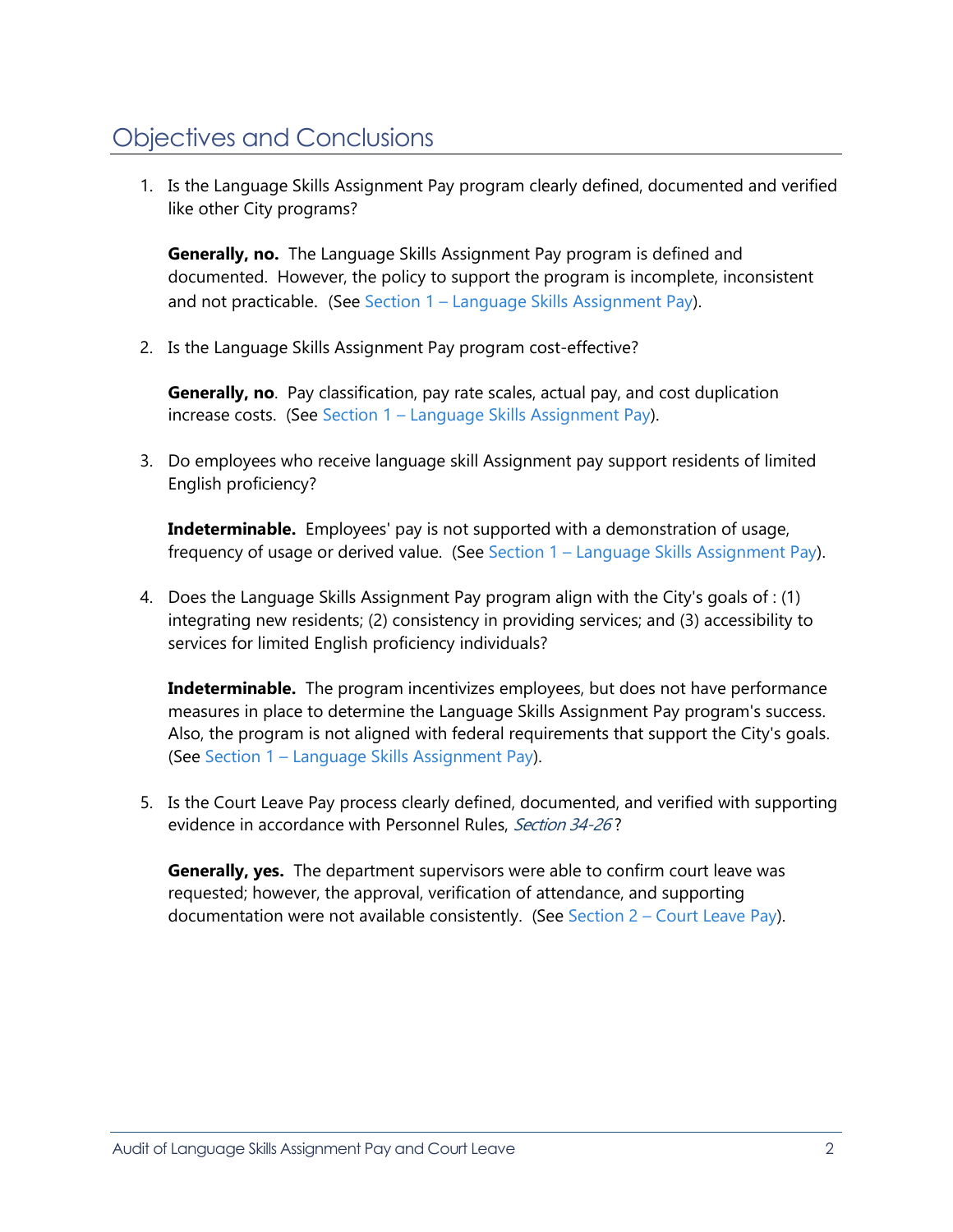# <span id="page-4-0"></span>[Audit Results](#page-0-0)

As required by City Council Resolution 88-3428, departments will establish internal controls in accordance with the standards established by the Comptroller General of the United States pursuant to the Federal Managers' Financial Integrity Act of 1982. Administrative Directive 4-09, Internal Control prescribes the policy for the City to establish and maintain an internal control system. The audit observations listed are offered to assist management in fulfilling their internal control responsibilities.

<span id="page-4-2"></span>SECTION 1 – LANGUAGE SKILLS ASSIGNMENT PAY

# <span id="page-4-1"></span>**Observation A[: Purpose and Value C](#page-0-0)larification**

The Language Skills Assignment Pay program does not have a clear joining of the purpose of the program to its perceived value. As a result, the program's purpose to improve services to residents and employees with limited English proficiency and its derived value is not transparent. Testing shows that the design of the program does not encourage activities to deliver value.

### Purpose Limitations

The Language Skills Assignment Pay program as described in the October 2, 1995, Administrative Directive 3-37 Language Skills Assignment Pay, may not meet its purpose to ensure that oral and written communication to non-English speaking residents and other employees is accurate and clear because the program's design:

- Does not address when employees are expected to provide language skills services.
- Does not require employees to demonstrate their usage of language skills on the job such as when the language skills were used, how it was applied, frequency of usage and whether usage improved communication.
- Does not support *oral interpretation* to ensure clarity and accuracy but does support *oral* proficiency, which is used to establish language skills pay rate.
- Allows employees to complete written translation of City documents of varying complexity without being tested for written translation skills.
- Does not require periodic evaluation of language skills.
- Focuses on employees within individual City departments without consideration of leveraging employees' language skills for multiple City departments.
- Is not implemented effectively (see [Observation C](#page-9-0) for details).

With these limitations, there is an inherent misunderstanding of how the program should function.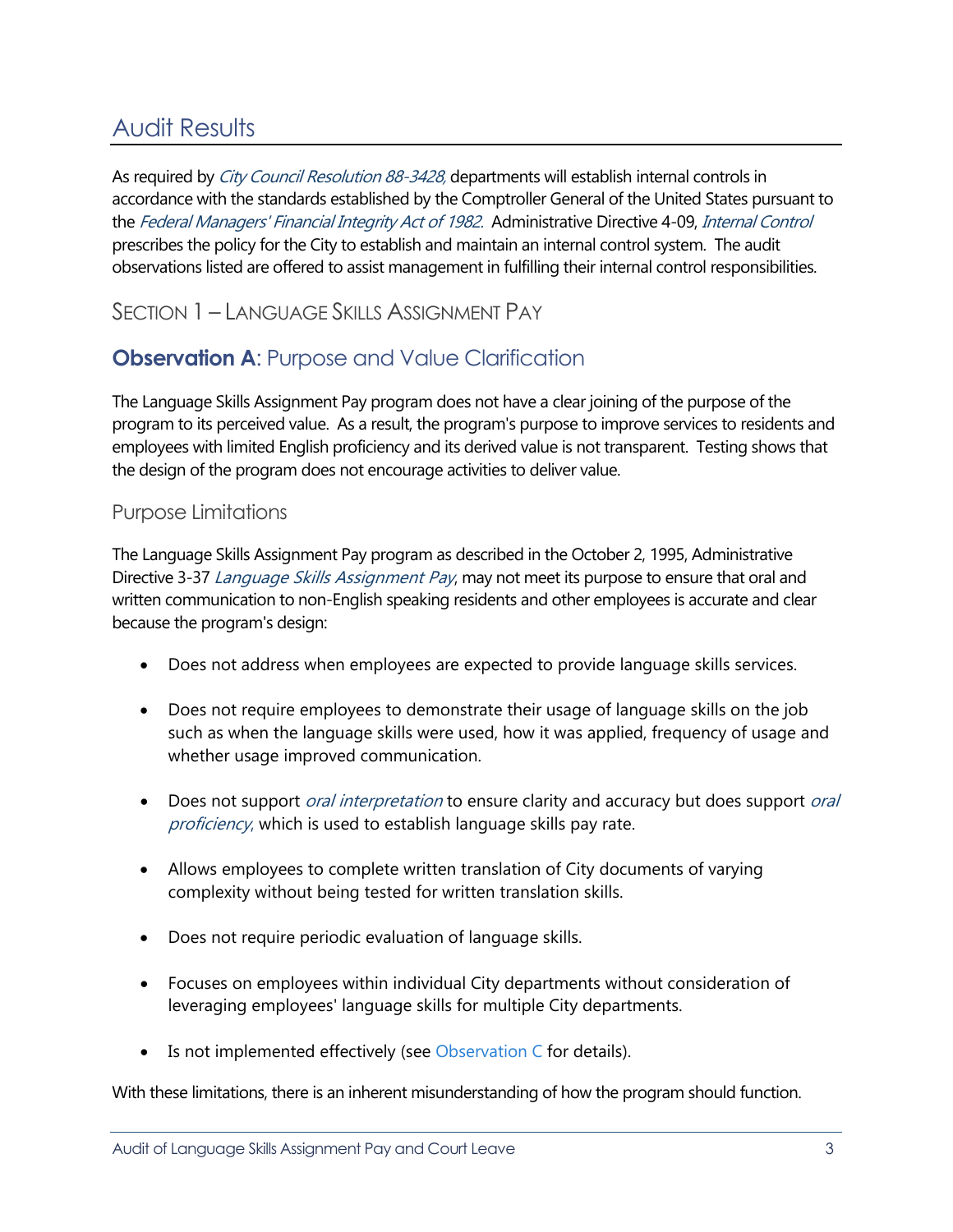### Value Verification

There are no City-wide or departmental performance measures, standards or conditions used to monitor or validate that the Language Skills Assignment Pay program is working as intended. Specifically, the Language Skills Assignment Pay program does not have performance measurements or value verification elements such as:

- Tracking mechanism(s) to show where the language skills are applied (frontline, public safety, real-time), mode of communication (email, oral, written), the volume, frequency, length of transactions, and City resources consumed in the process.
- Defining minimum requirements for employees' utilization of language skills through logs, supervisory review, performance evaluations, frequency of usage, or defining "regular basis" during business.
- Setting employees' expectations for receiving, conditions for ongoing, and terminating language skills pay.
- Establishing minimum requirements for what constitutes oral interpretation or written translation.
- Accountability to monitor Language Skills Assignment Pay program or provide training to remind employees about the purpose of the Language Skills Assignment Pay program.

Without incorporating conditions to assess employees' or the Language Skills Assignment Pay program's contributions, the Language Skills Assignment Pay program cannot be associated with any measurable value or benefit provided.

### **Criteria**

- ❖ Standards for Internal Control in the Federal Government, *Principle 10 Design Control* **Activities**
- \* Administrative Directive 3-37 Language Skills Assignment Pay
- \* Title VI of the Civil Rights Acts of 1964, Executive Order 13166 Improving Access to Services for Person with Limited English Proficiency

Assessed Risk Rating:

**High**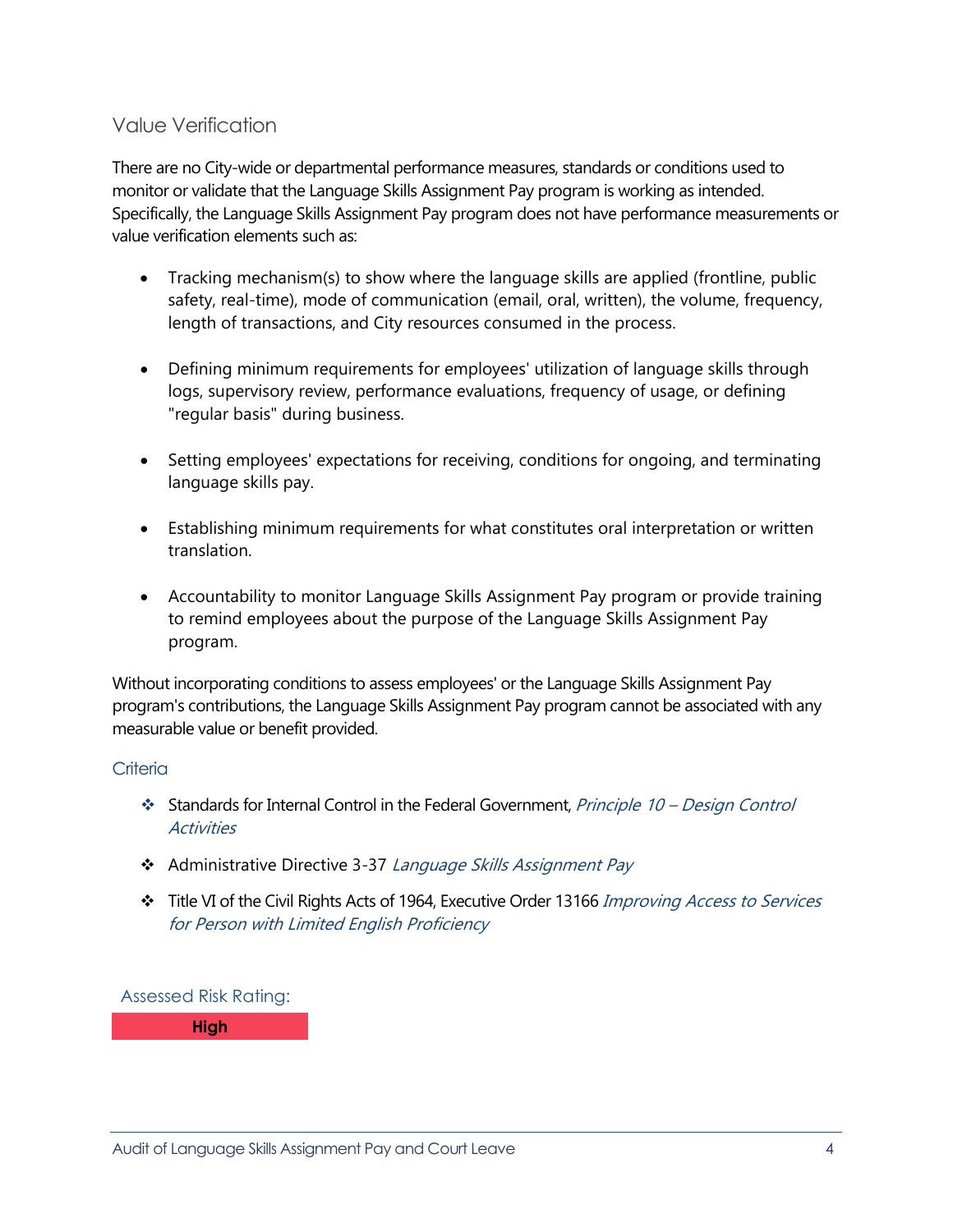### We recommend the Director of the Department of Human Resources:

**A.1:** Clarify the purpose of the Language Skills Assignment Pay program and align the purpose to either support or distinguish itself from other similar programs in the City, such as the Office of Communications, Outreach & Marketing's Language Access Center.

**A.2:** Develop specific expectations for employees who participate in the Language Skills Assignment Pay program so that employees are to reciprocate in kind and held accountable when employees choose to not provide services.

**A.3:** Establish specific, measurable, achievable, relevant, and time-based (SMART) performance measures and monitor the outcomes of performance measures, at least annually.

# <span id="page-6-0"></span>**[Observation B:](#page-0-0) Cost Effectiveness**

The Language Skills Assignment Pay program is not cost-effective. As a result, the funds used for the program are not maximized. Between October 1, 2020, and June 4, 2021, the City paid \$1,778,108 to 1,548 employees at pay rates ranging from \$110-\$150, per individual, per month. Closer inspection of the payroll files showed that: (1) pay is not skill-based; (2) pay rates are high; (3) pay is not adjusted upon changes in positions/roles; and, (5) costs are duplicated across departments.

### Skill-based Pay

The language skills assignment pay is not categorized as a skill-based pay, which decreases opportunities to save costs. Currently, language skills assignment pay is categorized as discretionary pay, which means that the employees have an expectation of receiving a regular monthly supplement. Also, when employees work overtime, the supplement is included in the overtime pay calculation, even if the employees' accrued overtime was not the result of applying language skills on the job.

A review of employees' monthly payments from October 1, 2020, to June 4, 2021, established that seventy-one percent of 1,548 employees received \$147,989 in overtime pay Although the discretionary pay is executed in accordance with the United States Department of Labor, Fair Labor Standards Act, additional savings could be identified by redefining language skills assignment pay as a skill-based pay, disbursed when services are rendered and demonstrated.

### Pay Rates

The language skills assignment pay rate for *oral proficiency*, on average, is \$50 more per individual relative to other cities and counties within Texas. (See [Observation C\)](#page-9-0). In some cities, the total pay rate includes *oral interpretation* and *written translation*, but the break-out between the two is not always stated. See Exhibit 1 below.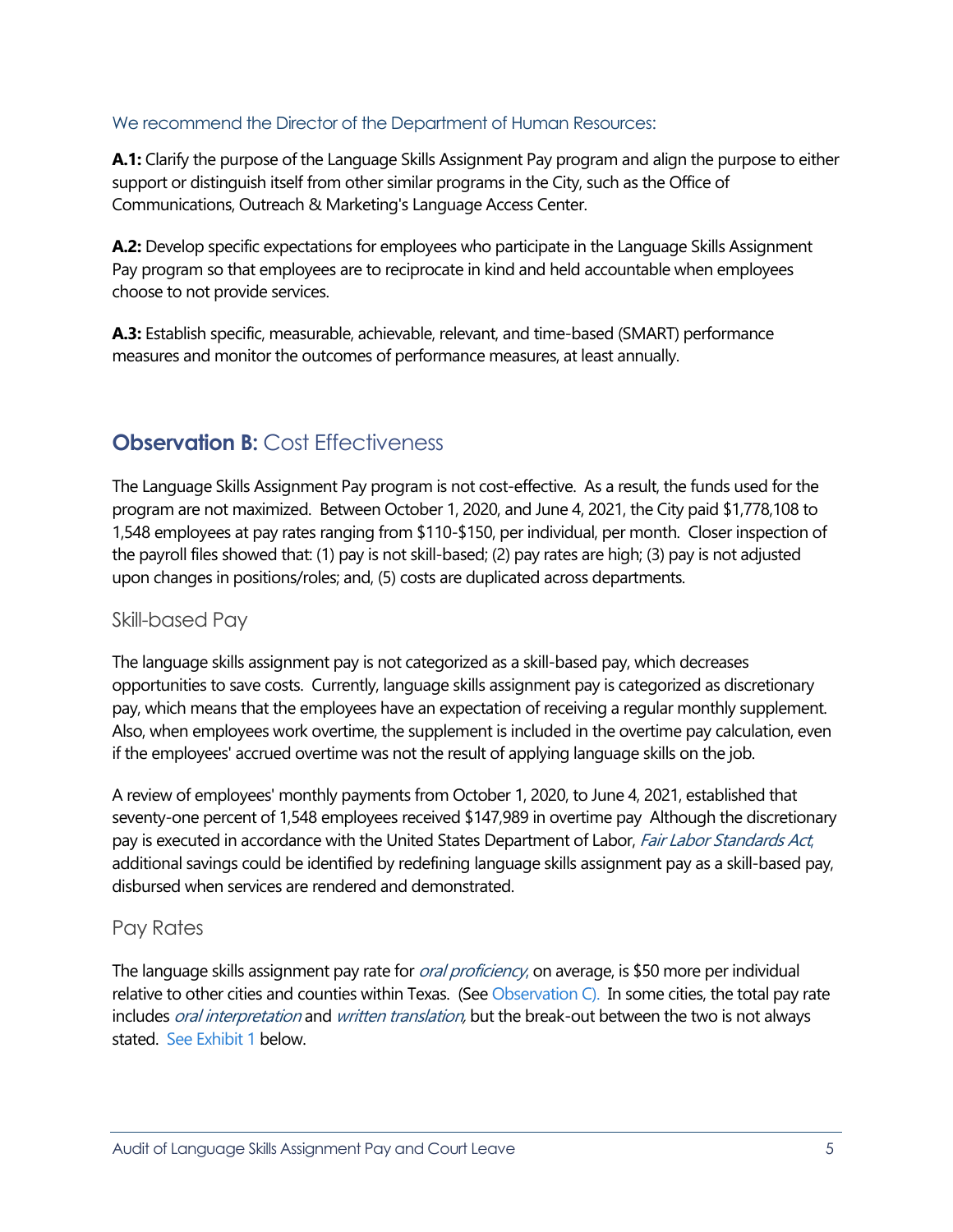#### **Exhibit 1**



Pay Rates in Texas

**Source:** Auditor Prepared using documents from cities and counties.

### Pay Adjustments

Language skills assignment pay is not reassessed when employees change positions/roles, resulting from promotions, demotions, and/or transfers. Employees continue to receive language skills assignment pay without being validated for the continued need for language skills in their new positions/roles. During the audit period, 224 of 1,548 employees changed positions/roles. For a selected sample of 20 employees, the City Controller's Payroll Division confirmed that no updates were provided by supervisors to support the continuation of language skills assignment pay for the employees' new positions/roles.

The Administrative Directive 3-37 Language Skills Assignment Pay, Section 5.10 states as each employee changes position/role, form P-37A *Language Skills Assignment Pay Questionnaire* should be completed by the department supervisor and sent to the City Controller's Payroll Division to affirm continued receipt of language skills assignment pay. The Department of Human Resources confirmed that language skills assignment pay should follow the position, not the individual. In practice, however, it seems that language skills assignment pay follows the individual as neither supervisors nor Workday procedures require a review of the language skills assignment pay during position changes.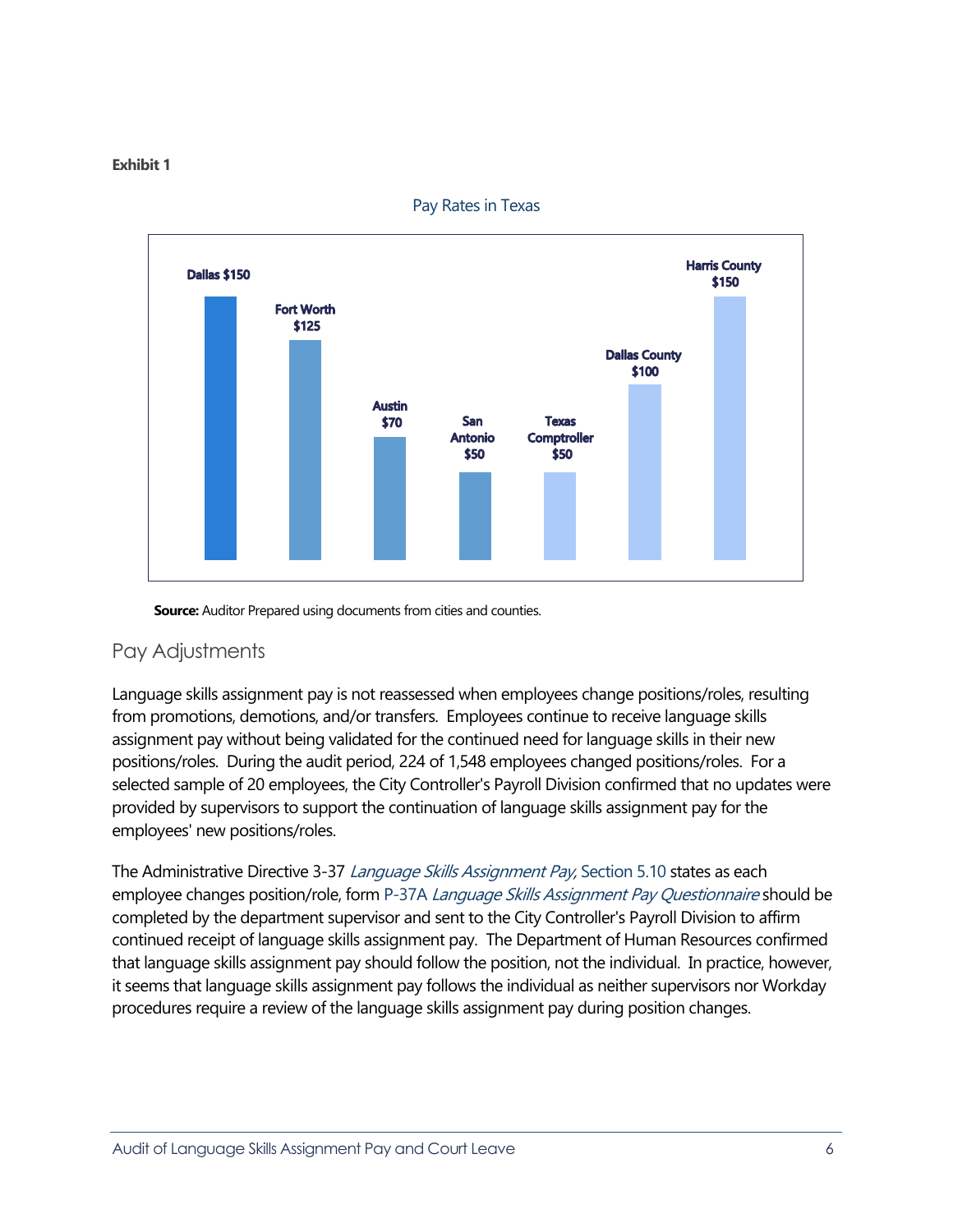# Cost Duplication

The design of the program could contribute to duplication of costs. The Office of Equity and Inclusion - Welcoming Communities and Immigrant Affairs Division seeks internal resources to serve residents of limited English proficiency on City premises. The Office of Communication, Outreach & Marketing launched the Language Access Center in fiscal year 2020-2021 to provide written translation of Spanish in-house, written translation services for other languages and oral interpretation utilizing certified vendors on master agreements. These two departments cannot fully leverage the internal employee resources to create synergy and reduce costs due to limitations noted in [Observation A.](#page-4-1)

Additionally, cost duplication could be reduced if department supervisors are encouraged to use alternative solutions such as MS Office, master agreement telephonic translators, and certified written translators and not rely solely on *orally proficient* individuals with limited or no language skills for oral interpretation or written translation. According to federal guidance, the trend for language skills needs will continue to increase in tandem with the cost of providing services to residents. Therefore, it is prudent to evaluate cost effectiveness.

#### **Criteria**

- Standards for Internal Control in the Federal Government *Principle 10 Design Control* **Activities**
- \* Administrative Directive 3-37 Language Skills Assignment Pay
- Title VI of the Civil Rights Acts of 1964, Executive Order 13166 Improving Access to Services for Person with Limited English Proficiency

#### Assessed Risk Rating:

#### **High**

We recommend the Director of the Department of Human Resources and the City Controller:

**B.1:** Review options to reclassify language skills assignment pay so that it is cost effective, such as:

- o Excluding language skills assignment pay from the standard overtime pay calculation;
- o Using skill-based pay;
- o Pay per activity or demonstrated usage tracked through Workday; and,
- o Use of stipend and cost that mirrors the value provided.

#### We recommend the Director of Human Resources:

**B.2:** Conduct a sample-based review of employees who changed positions/roles to confirm supervisors are validating continuation of language skills assignment pay.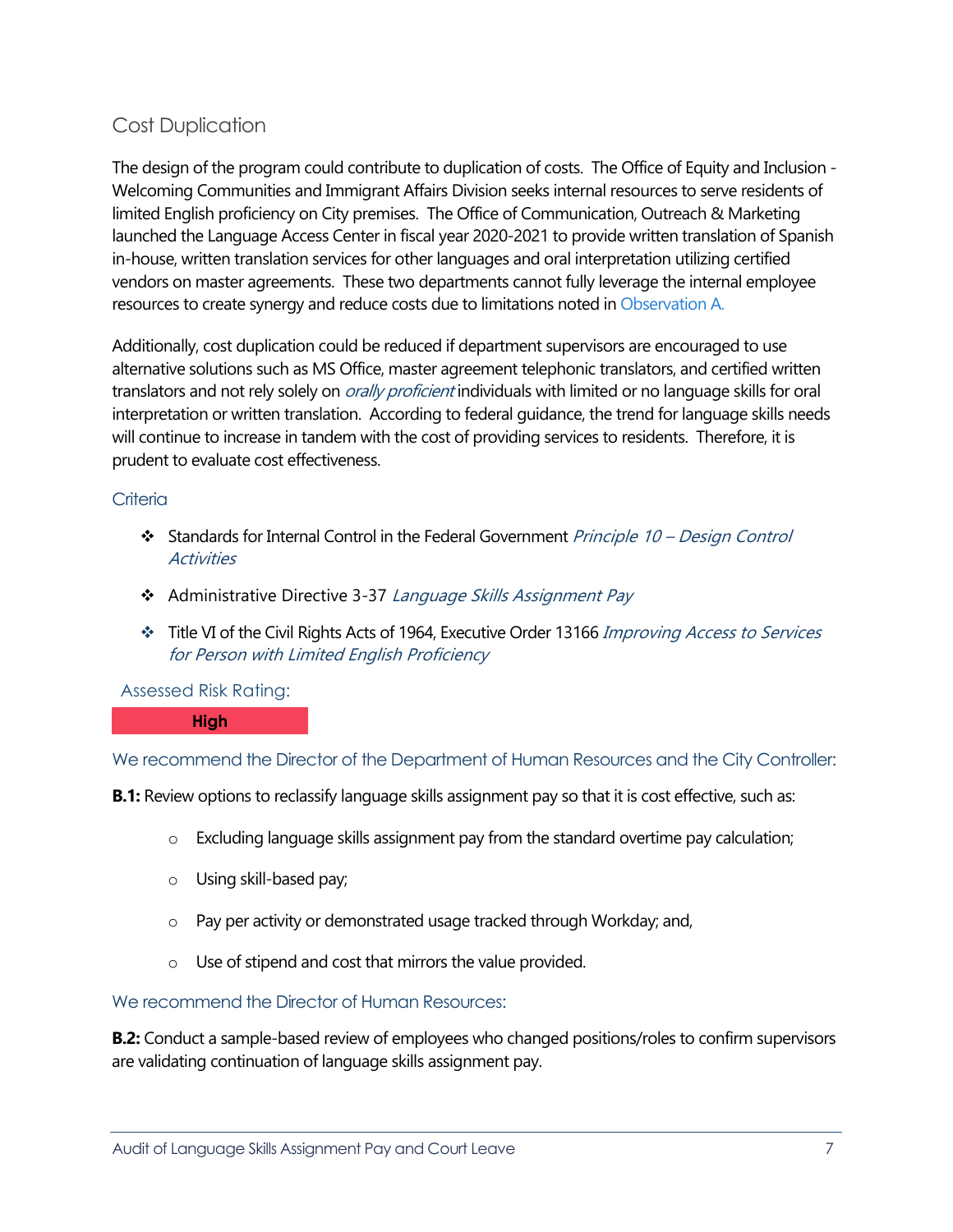**B.3:** Review the federal guidelines on opportunities to reduce costs, leverage internal resources, and incorporate the use of technology. The suggested federal guidelines are Executive Order 13166 Improving Access to Services for Person with Limited English Proficiency.

# <span id="page-9-0"></span>**Observation C: Program Effectiveness**

The Language Skills Assignment Pay program is not operationally and administratively effective. Incomplete guidance, approvals and justification, inconsistent definitions, and maintenance of skill sets are not performed well. Consequently, the program's objectives may not be met.

### Guidance

The Administrative Directive 3-37 Language Skills Assignment Pay, last revised October 2, 1995, is incomplete and is inconsistent with itself and does not align with Dallas Police Department General Orders. The uniformed Dallas Police Department has 586 employees, or 38 percent of the total employees who receive language skills assignment pay, all of whom rely on *General Orders* for execution. An incomplete policy makes it hard for management to hold employees accountable and ensure compliance. See Exhibit 3 below.

#### **Exhibit 3**

| Administrative Directive 3-37 Language Skills Assignment Pay Review                                                                                                                              |                                                                                                                                                            |  |  |  |  |
|--------------------------------------------------------------------------------------------------------------------------------------------------------------------------------------------------|------------------------------------------------------------------------------------------------------------------------------------------------------------|--|--|--|--|
| Incomplete                                                                                                                                                                                       | <b>Inconsistent</b>                                                                                                                                        |  |  |  |  |
| Does not set expectations for reciprocity for<br>services, consequences for violation of<br>compensation, and retroactive pay from<br>employees if language skills were not used.                | Section 4.2 identifies pay rates for oral proficiency<br>and Certified Translators. Section 5.11 does not<br>distinguish pay rates to match the skill set. |  |  |  |  |
| Does not establish parameters for ongoing<br>accountability for receiving compensation,<br>evidence of applying skills to deliver services,<br>and communicating employee positional<br>changes. | Section 4.6 and Section 4.9 definitions for oral<br>proficiency, interpretation and translation do not<br>align with the purpose of clarity and accuracy.  |  |  |  |  |
| Does not require periodic testing or<br>certification of oral proficiency skills.                                                                                                                | Section 4.7.2 refers to school and work<br>requirements, which do not focus on City services.                                                              |  |  |  |  |
| Does not require written translation skill<br>verification despite noting that written<br>translation is one of the services.                                                                    | Sections 4.9 and 5.14 refer to sign language, and<br>Section 2 states that sign language is not part of this<br>directive                                  |  |  |  |  |
| Does not consider federal rules and<br>regulations when the City uses federal monies<br>for various City activities.                                                                             | Section 4.17 and 4.18 refer to positions that are not<br>in use.                                                                                           |  |  |  |  |

#### Policy Review Details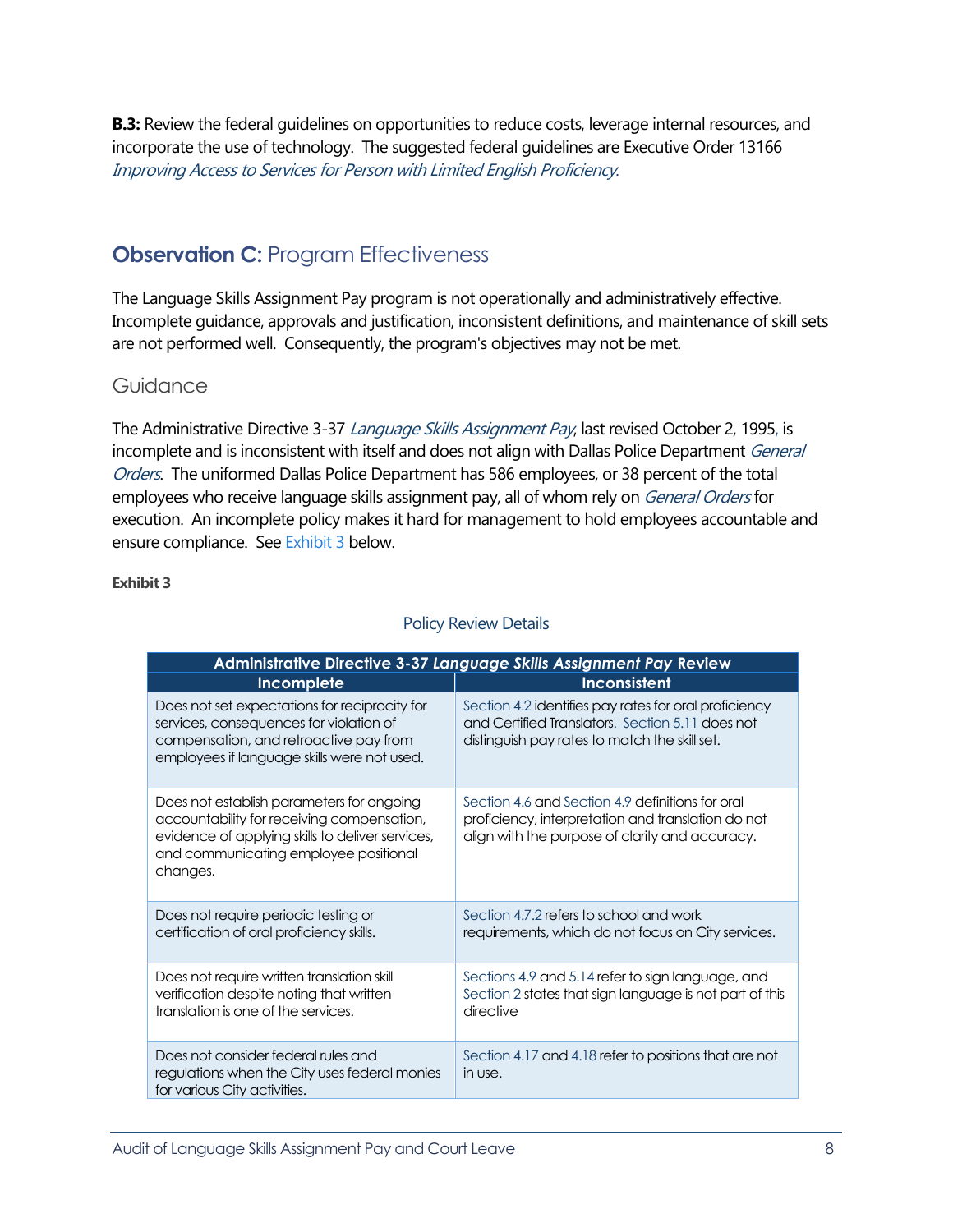| Administrative Directive 3-37 Language Skills Assignment Pay Review        |                                                                                                                                                                                                                        |  |  |  |  |  |
|----------------------------------------------------------------------------|------------------------------------------------------------------------------------------------------------------------------------------------------------------------------------------------------------------------|--|--|--|--|--|
| Incomplete                                                                 | Inconsistent                                                                                                                                                                                                           |  |  |  |  |  |
|                                                                            |                                                                                                                                                                                                                        |  |  |  |  |  |
| Does not recommend the use of technology<br>in meeting some service needs. | Section 5.9 refers to employees receiving<br>compensation but does not state whether it is for<br>those who tried and failed or those currently<br>receiving compensation and grandfathered under<br>older directives. |  |  |  |  |  |
|                                                                            | Section 5.11 states the pay rates are from \$75-\$100<br>and Council Resolution 062639 and Dallas Police<br>Department General Orders show compensation<br>rates are \$110 and \$150.                                  |  |  |  |  |  |
|                                                                            | Section 2.0 identified nine languages and the<br>General Orders identify 13 approved languages.                                                                                                                        |  |  |  |  |  |

**Source**: Administrative Directive 3-37 Language Skill Assignment Pay and Dallas Police Department General Orders

### Position Need Analysis

The Department of Human Resources does not have a pre-approved listing of positions that might prefer additional language skills. For example, Section 5.3 of the Administrative Directive 3-37 Language Skills Assignment Pay states the Department of Human Resources Personnel Development Division will review each request to assess whether the position requires a high-level frequency of internal and/or external customer contact, work activities that involve communication with the public and/or other employees, and/or have a positive influence on the department's delivery of service. Without a database that defines these characteristics and establishes minimum guidelines, the assessment of whether a position truly warrants language skills is inconsistent.

# Approval and Justification

Language skills assignment pay requests are not consistently approved and justified. Testing showed that 68 percent of the selected sample of 25 employees did not have a completed P3-37A Language Skills Assignment Pay Questionnaire form which shows department supervisors' justification for employee's language skills assignment pay. For the eight employees for whom the P3-37A Language Skills Assignment Pay Questionnaire, form was available, various Administrative Directive requirements were not met:

- Zero requestors cited justification such as whether language skills are for internal or external support, performance improvement, frequency of usage, justification for positive department service delivery.
- One employee was approved for language skills assignment pay while on probation. Pay is allowed for full-time and permanent and part-time employees.
- One employee received retroactive pay and the request did not specify how far back the pay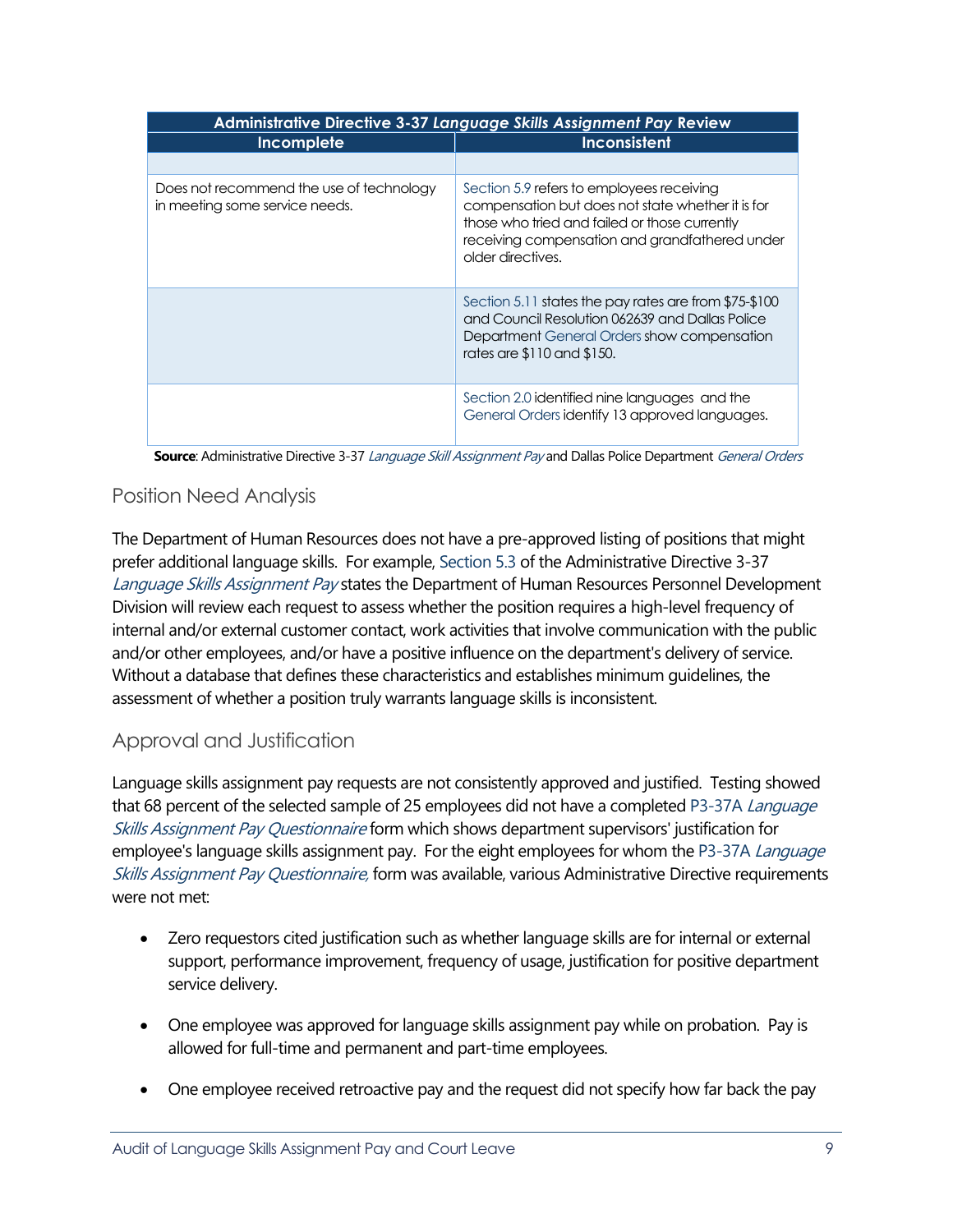should go. This same employee was translating and presenting key documents such as budget information and had never been tested for oral proficiency or written translation.

- Two employees were missing dates of requests, approval dates, and signatures. Request dates are significant since the date initiates the expiration time for an employee to meet the oral proficiency testing requirements if re-testing is needed. Signatures are significant because most of the positions were not previously established, and the department supervisor is asserting a need for the position.
- Two employees claimed previous testing for oral proficiency, but it is not clear whether the employees passed and at what proficiency level, and why the date of request does not match the request for pay.

Incomplete approvals by supervisors and improper justification by the Department of Human Resources can result in the potential misuse of the Language Skill Assignment Pay program.

# **Definitions**

The Administrative Directive 3-37 Language Skills Assignment Pay, Section 4 definitions do not support the purpose of the program—of clarity and accuracy to improve services for residents and employees. Specifically, the Administrative Directive focuses on *oral proficiency*, which is "the ability to speak another language." However, the ability to speak another language does not support clarity and accuracy. Clarity and accuracy are typically accomplished through the skill of *oral interpretation*. Oral interpretation is not explicitly defined in the directive; however, *interpretation* is defined and is "the act of interpreting orally or by sign language."

Best practices, such as the Title VI of the Civil Rights Acts of 1964, Executive Order 13166 Improving Access to Services for Person with Limited English Proficiency, states that oral interpretation is a complex task that must combine several abilities beyond language competence, must convey faithfully and accurately the meaning, reflect the style, cultural context without omission additions or embellishments. Federal guidelines also focus on the significance of maintaining composure, being objective and professional. Since neither of these two definitions meets the purpose of the program, then program effectiveness is reduced.

# Skill Verification

There is a caveat in the Administrative Directive 3-37 Language Skill Assignment Pay, which allows an employee to receive compensation for up to one year despite not passing the oral proficiency exam. Testing showed that six of the 25 employees reviewed did not have oral proficiency results on file. Of the 19 who had results, ten of them had tested over five or more years ago, indicating that they may no longer be current with dialect, vernacular, or proper form of communication.

Additionally, there is no requirement to recertify the employees and no future validation that the employee is proficient and continues to meet the current standards for oral interpretation. Per management, the cost to recertify the employees is not cost effective since each exam costs \$66 per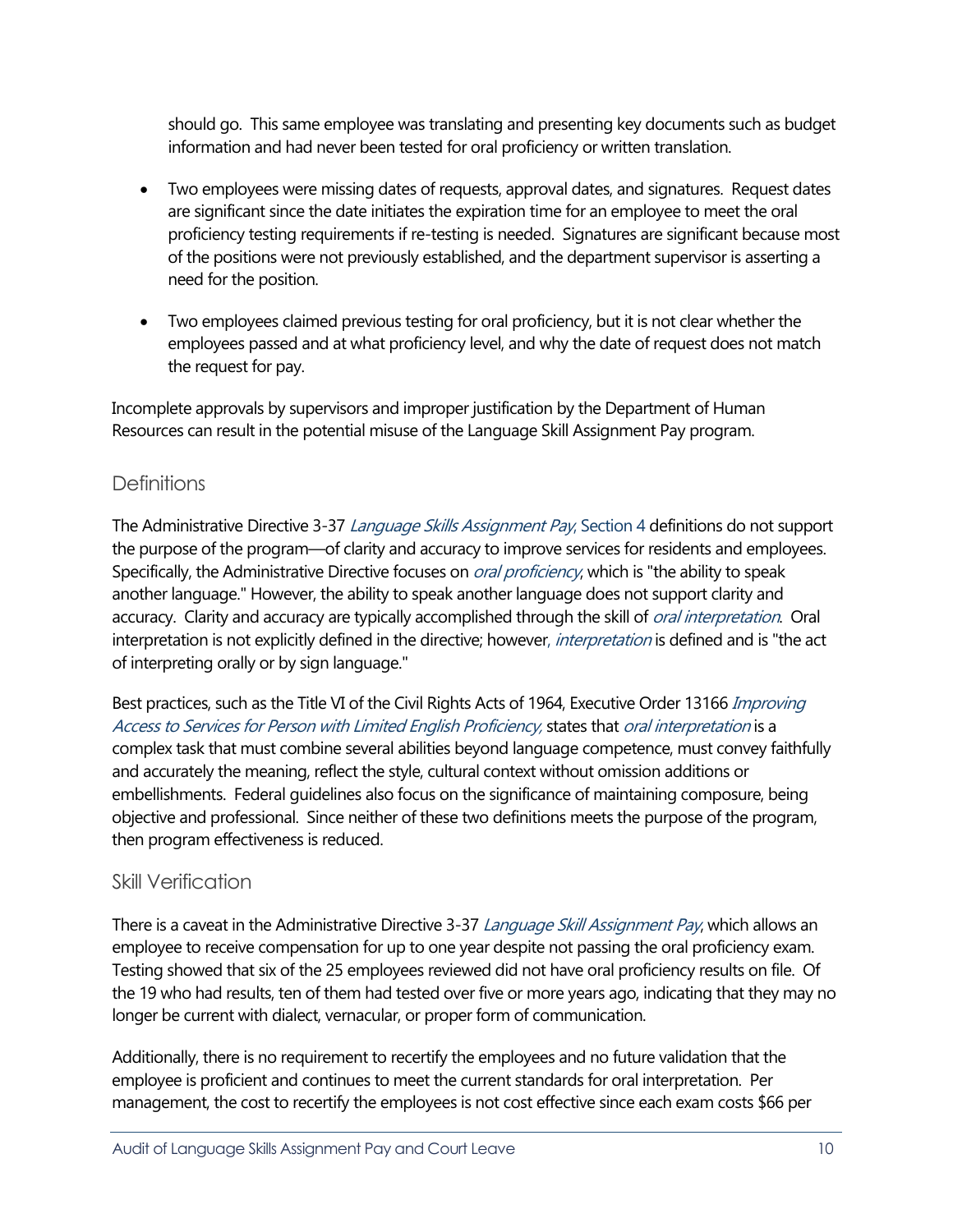individual. If the employee fails the first time, a re-test would be an additional \$66 per exam. To annually recertify 1,494 employees, per the Department of Human Resources, would cost the City \$95,370, not including the monthly stipend of \$2.35 million. Although it is not cost effective, completely bypassing re-testing or periodic certification negatively affects the purpose of the program and might not identify individuals who are not qualified to provide service. Also, identifying non-qualified individuals can also save cost in monthly payments.

# Repository of Individuals

The City does not have an accurate or central repository of all employees who are orally proficient and/or can perform written translation. For instance,

- The City Controller Payroll Division payroll files indicate that there is a total of 1,548 employees.
- The Department of Human Resources, as of this audit, identified 1,494 employees.
- The Office of Communication, Outreach and Marketing's standing list identifies 1,445 employees.

A comparison of the City Controller Payroll Division payroll list to the Office of Communication, Outreach and Marketing's standing list showed that: (1) of the 1,445 employees in the standing list, 79 employees do not receive compensation but may be called upon for assistance; and, (2) of the 1,548 employees in the payroll listing, 174 employees are receiving compensation, and they may never be called upon for assistance, per management. An inaccurate and decentralized listing makes it difficult to identify personnel for need and, when identified, may not be the correct person for the job.

### **Criteria**

- Standards for Internal Control in the Federal Government, Principle 10 Design Control **Activities**
- \* Administrative Directive 3-37 Language Skills Assignment Pay
- Title VI of the Civil Rights Acts of 1964, Executive Order 13166 Improving Access to Services for Person with Limited English Proficiency

### Assessed Risk Rating:

**High**

### We recommend the Director of the Department of Human Resources:

**C.1:** Update Administrative Directive 3-37 Language Skills Assignment Pay for increased transparency and clarity. At a minimum, the updates should consider specifying management's purpose and goals for employees and the program, incorporating the elements identified in the audit report, and defining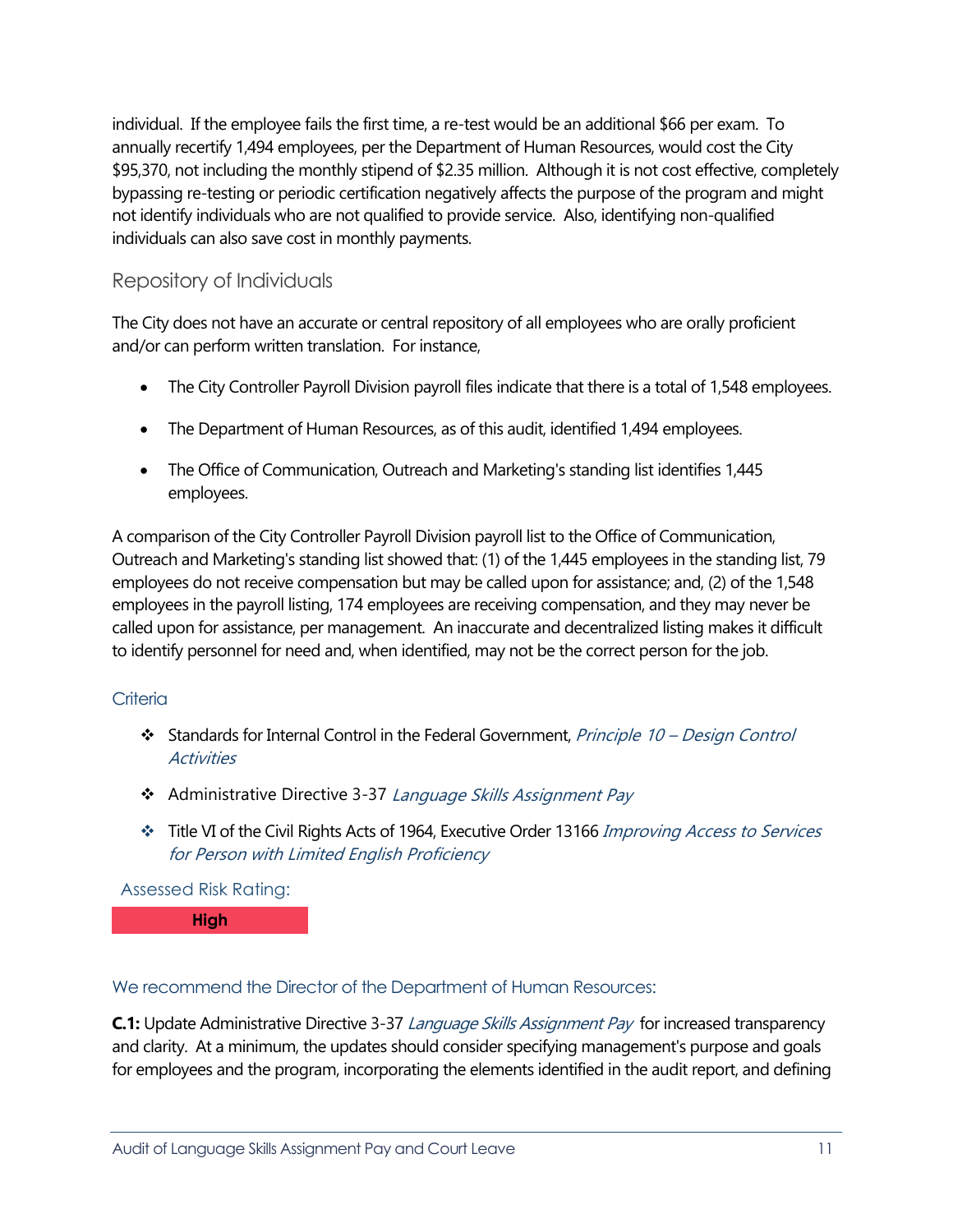components such as oral proficiency, oral interpertation, and written translation using best practices such as the federal guidelines, as applicable

**C.2:** Develop and/or make available a database/repository of positions where language skills requirements are preferred, and objective parameters of what constitues frequency, positive benefit and regular basis for those positions, as applicable.

**C.3:** Ensure P3-37A forms are completed in full, with valid approvals from appropriate levels of management.

**C.4:** Follow a multi-phase approach to ensure skill assessments by: (1) verifying that employees who are currently receiving pay are truly eligible based on position/role; (2) periodically complete re-testing or re-certification for oral proficiency to determine the level of pay.

**C.5:** Conduct sample-based reviews of supervisors and their compliance with periodic certification of language skills for positions designated as high frequency and high contact.

**C.6:** Develop a centralized database that includes only certified and approved employees with their level of skill for oral proficiency for verification within a department or across the City, if deemed acceptable to share resources.

**C.7**: Provide training to employees who can provide oral interpretation and/or written translation to maintain their skills.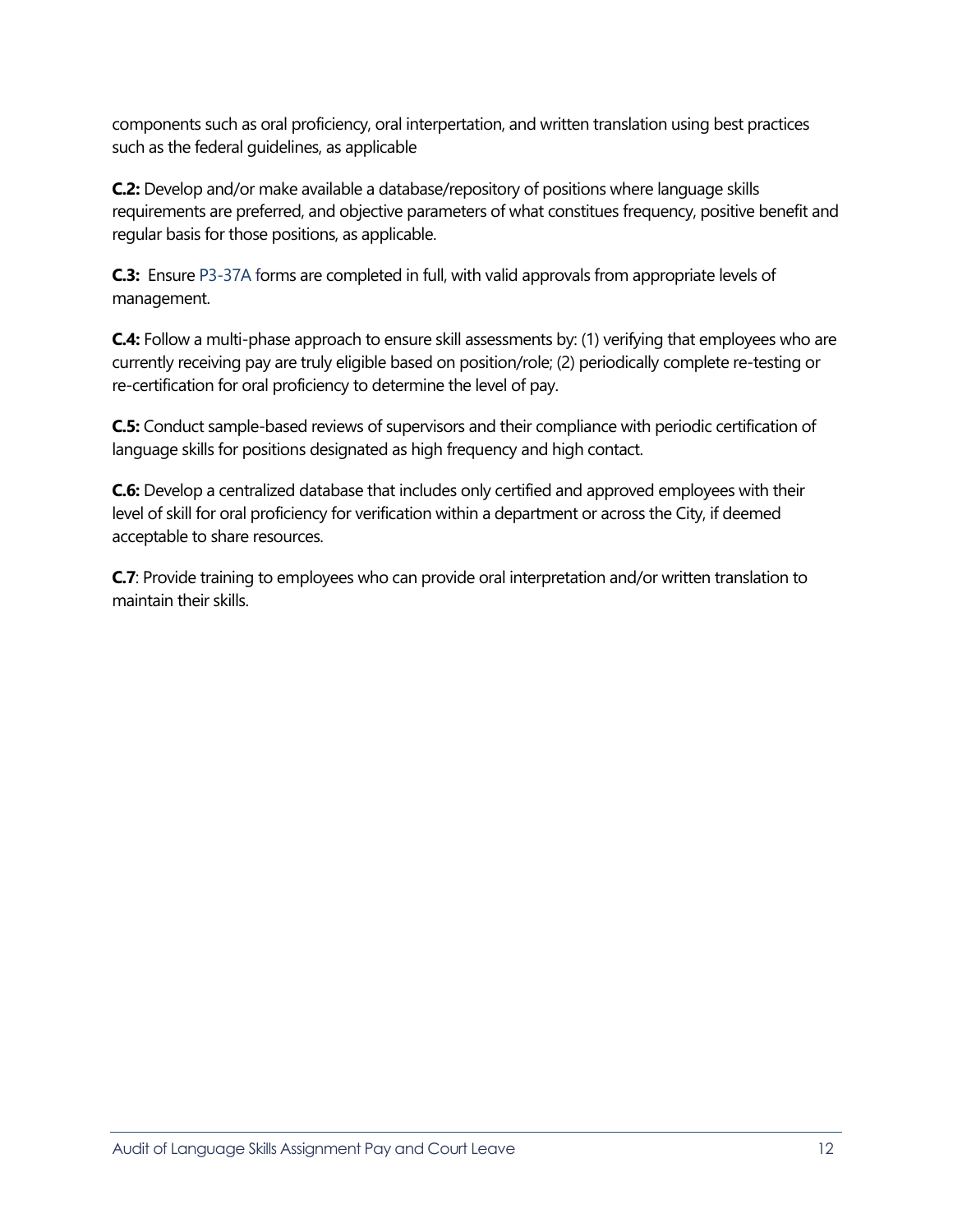# <span id="page-14-0"></span>SECTION 2 – [COURT LEAVE](#page-0-0)

# <span id="page-14-1"></span>**Observation D: [Court Leave](#page-0-0)**

There are no procedures for court leave (jury duty) notification, approval, and documentation to support requirements noted in Personnel Rules *Section 34-26*. Therefore, management is not consistent with Personnel Rules for court leave approval and verification, and employees could be using the court leave time code without justification or need.

For example, there is no supporting procedure to dictate the type of documentation that should be reviewed, retained, and verified—such as jury summons or subpoena, or an affidavit stating the employee appeared and how long the employee stayed. The time of dismissal is necessary to verify that the employee returned to work if there were still two hours left in the workday. For the sample of 12 employees selected for verification:

- Five of the employees had no notification, approval, or supporting documentation. Management was either unable to provide the approval verification or did not respond to the audit inquiry.
- Six of the employees provided supporting documentation which ranged from certificate of attendance, jury summons, and email communication.
- One of the employee's documentation shows it was election official duty, but the court leave time code was used.
- No validation could be performed for return to work if more than two hours are left in the workday since documentation retained does not include sufficient information to show the time of arrival and departure.

Additionally, further reasonableness assessment showed that ten employees were on grand juries. Out of the selected sample of five employees, two could not provide complete reconciliations of time served between supporting evidence (email, letter, summons) and payroll files.

#### **Criteria**

- Standards for Internal Control in the Federal Government, Principle 10 Design Control **Activities**
- Personnel Rules, Section 34-26 Court Leave

#### Assessed Risk Rating:

**Low**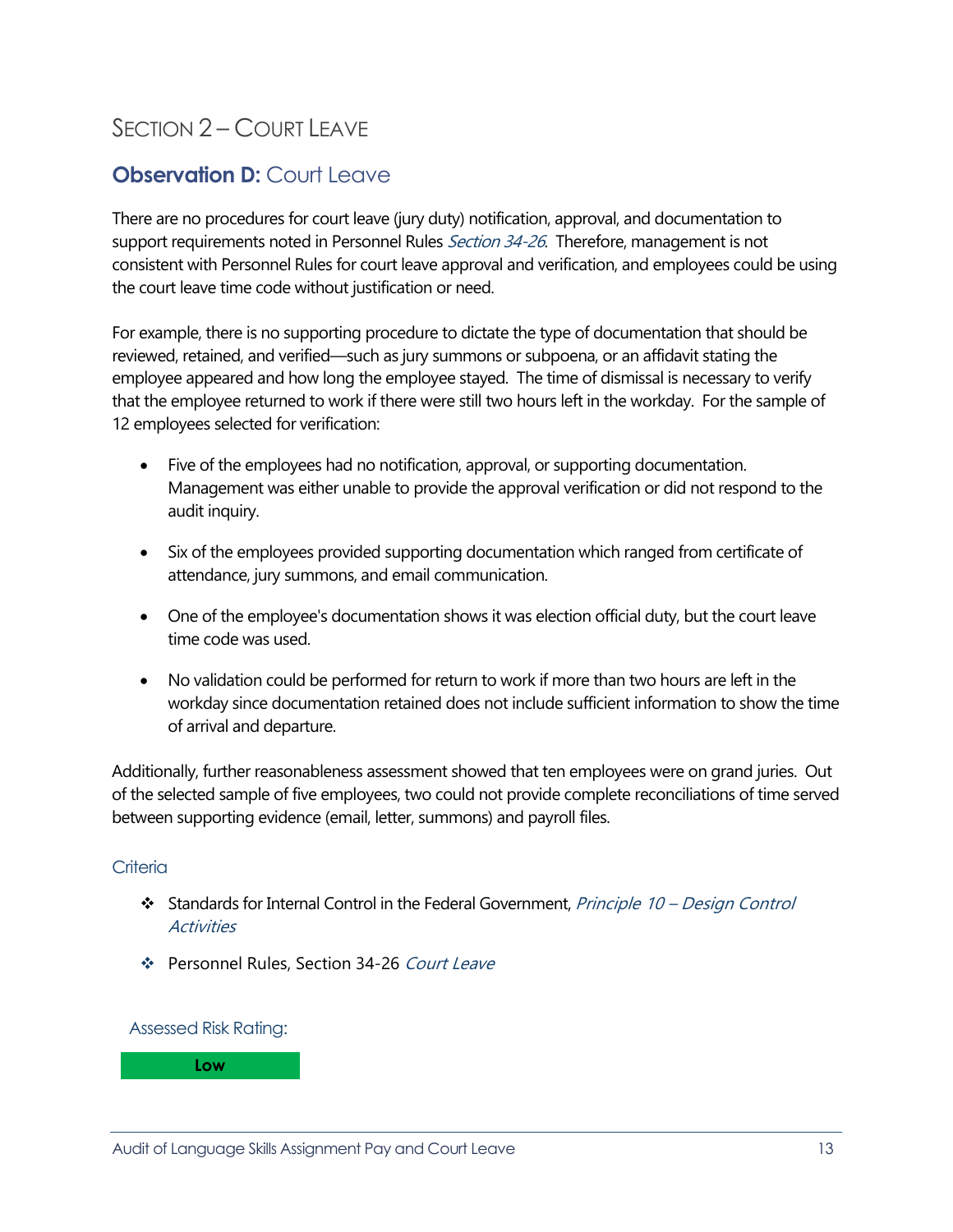### We recommend the **City Controller**:

**D.1:** Develop written procedures to augment the Personnel Rules Section 34-26 Court Leave to dictate the type of documentation that should be reviewed, retained, and verified for approval, attendance, and time verification.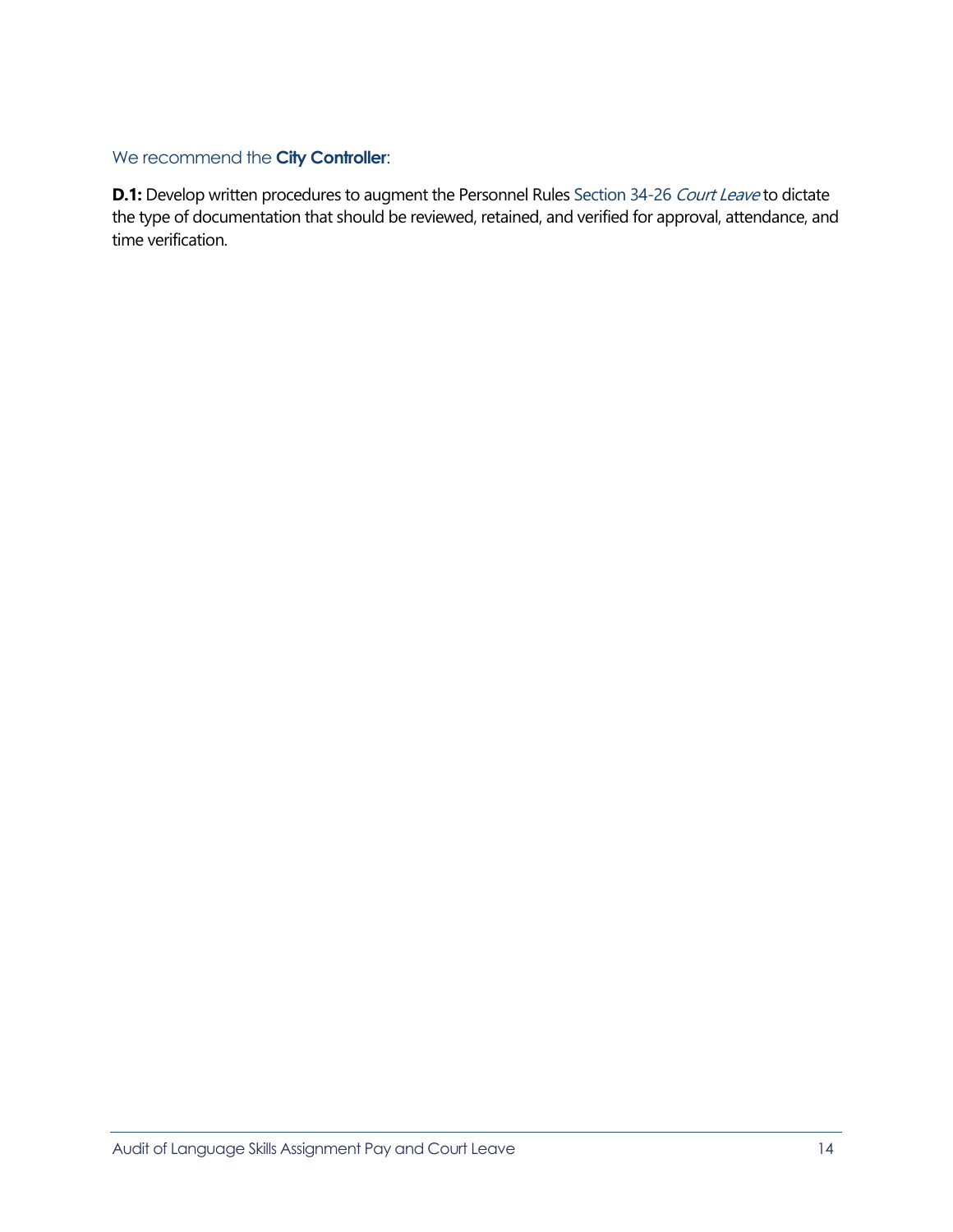# <span id="page-16-0"></span>**Appendix A:** [Background and Methodology](#page-0-0)

# <span id="page-16-1"></span>[Background](#page-0-0)

The Language Skills Assignment Pay program and court leave pay are two conduits where employees receive pay and verification of pay has its own processes for approval, justification, and execution. These two forms of pay are often overlooked and not transparent since the processes are decentralized and judgement based.

# Language Skills Assignment Pay

The City of Dallas offers Language Skills Assignment Pay to incentivize employees who may need to use additional language skills to perform job responsibilities and to ensure that oral and written communication to limited English speaking residents and employees is accurate and clear. The Language Skills Assignment Pay program is codified in Administrative Directive 3-37 Language Skills Assignment Pay. The language skills assignment pay ranges from \$75-\$100 per month, covers nine languages and supports oral interpretation and written translation to employees or residents. Employees are granted language skills assignment pay upon completion of an oral proficiency exam conducted by the American Council on the Teaching of Foreign Language. The cost per exam is \$66 and the exam establishes employees' skill level and pay rate. During the audit period, the City of Dallas paid \$1,778,108 (\$845,968 for Civilian and \$932,139 for Uniform) to 1,548 employees across 42 departments. Refer to Exhibit 4 below.

### **Exhibit 4**

| <b>Department Name</b>              | <b>Number of</b><br><b>Employees</b> | <b>Percent of</b><br><b>Employees</b> |
|-------------------------------------|--------------------------------------|---------------------------------------|
| Dallas Police Department - Uniform  | 586                                  | 38%                                   |
| Dallas Fire Rescue - Uniform        | 198                                  | 13%                                   |
| <b>Dallas Water Utilities</b>       | 99                                   | $6\%$                                 |
| Dallas Police Department - Civilian | 92                                   | 6%                                    |
| Office of Community Care            | 80                                   | 5%                                    |
| Library                             | 67                                   | 4%                                    |
| Code Compliance                     | 66                                   | 4%                                    |
| Park and Recreation                 | 55                                   | 4%                                    |
| <b>Development Services</b>         | 51                                   | $3\%$                                 |
| Public Works                        | 32                                   | 2%                                    |
| Court & Detention Services          | 30                                   | $2\%$                                 |
| $3-1-1$                             | 26                                   | 2%                                    |
| Aviation                            | 23                                   | $1\%$                                 |
| Dallas Animal Services              | 21                                   | 1%                                    |

### Language Skills Assignment Pay Employees by Department, Number and Percentage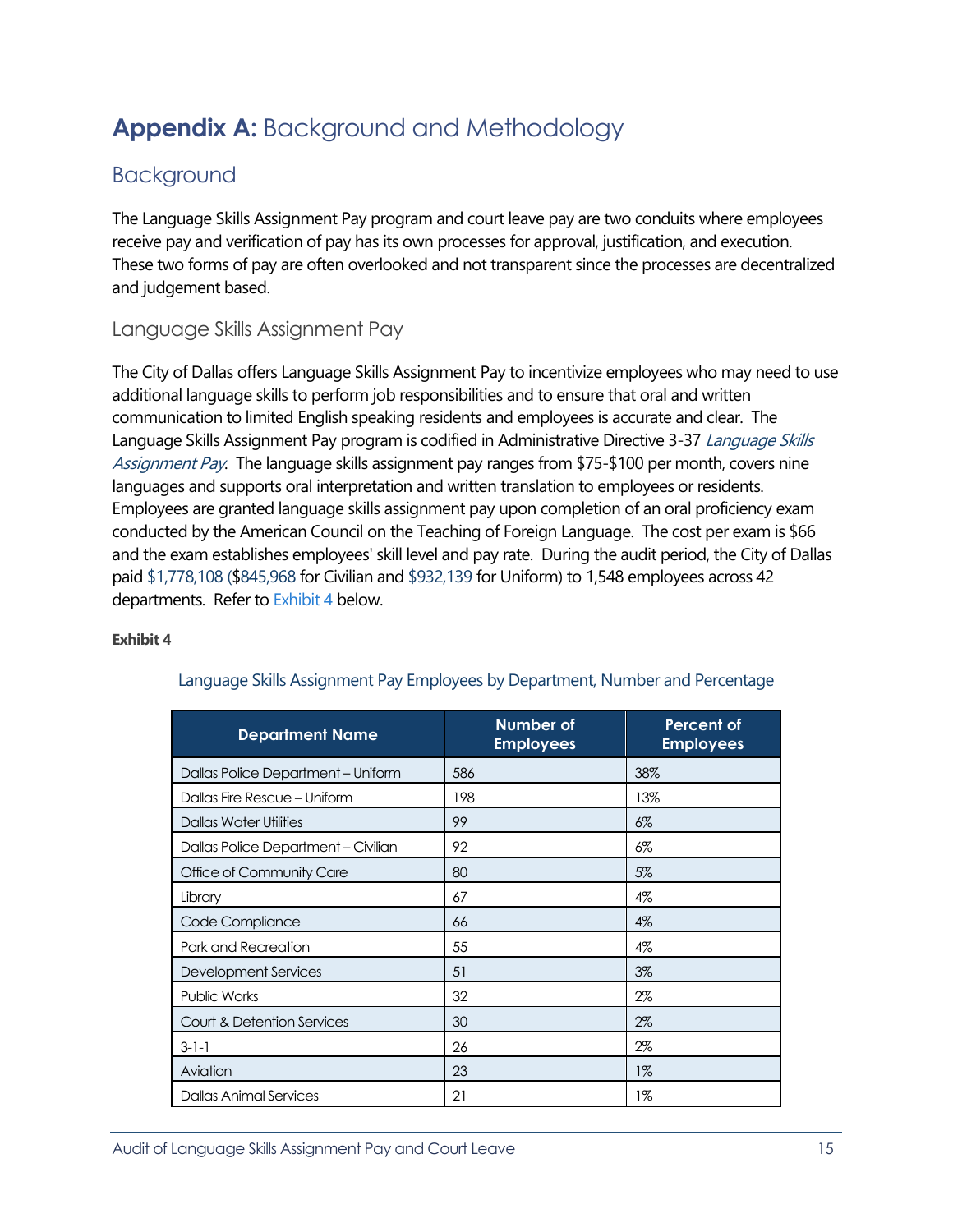| <b>Department Name</b>                                                                             | <b>Number of</b><br><b>Employees</b> | <b>Percent of</b><br><b>Employees</b> |
|----------------------------------------------------------------------------------------------------|--------------------------------------|---------------------------------------|
| Sanitation                                                                                         | 19                                   | $1\%$                                 |
| Office of Environmental Quality                                                                    | 11                                   | $1\%$                                 |
| Dallas Fire Rescue - Civilian                                                                      | 8                                    | $1\%$                                 |
| Transportation                                                                                     | 8                                    | $1\%$                                 |
| Mayor and City Council                                                                             | $\overline{7}$                       | 0%                                    |
| Office of Cultural Affairs                                                                         | $\overline{7}$                       | 0%                                    |
| <b>Human Resources</b>                                                                             | 6                                    | 0%                                    |
| City Attorney                                                                                      | 5                                    | 0%                                    |
| Judiciary                                                                                          | 5                                    | 0%                                    |
| Office of Risk Management                                                                          | 5                                    | 0%                                    |
| City Secretary's Office                                                                            | 5                                    | 0%                                    |
| Convention and Event Services                                                                      | $\overline{\mathcal{A}}$             | 0%                                    |
| Housing                                                                                            | $\overline{4}$                       | 0%                                    |
| Office of Communication, Outreach<br>and Marketing                                                 | 4                                    | 0%                                    |
| Planning & Urban                                                                                   | $\overline{\mathcal{A}}$             | 0%                                    |
| Office of Procurement Services                                                                     | $\overline{\mathcal{A}}$             | 0%                                    |
| Office of Budget                                                                                   | $\overline{3}$                       | 0%                                    |
| City Manager's Office                                                                              | 3                                    | 0%                                    |
| Civil Services                                                                                     | 3                                    | 0%                                    |
| Office of City Auditor                                                                             | $\mathbf{1}$                         | 0%                                    |
| <b>Building Services</b>                                                                           | $\mathbf{1}$                         | 0%                                    |
| Information Technology Services                                                                    | $\mathbf{I}$                         | 0%                                    |
| Office of Equity                                                                                   | $\mathbf{1}$                         | 0%                                    |
| <b>Employee Retirement Fund</b>                                                                    | 1                                    | 0%                                    |
| Human Rights                                                                                       | $\mathbf{1}$                         | 0%                                    |
| Office of Integrated Public Safety<br>Solution                                                     | 1                                    | 0%                                    |
| Office of Emergency Management                                                                     | $\mathbf{1}$                         | 0%                                    |
| Office of Equity and Inclusion -<br>Welcoming Communities and Immigrant<br><b>Affairs Division</b> | 1                                    | 0%                                    |

**Source:** Auditor Prepared Using City Controller Payroll Division Payroll Files.

In a separate City Council briefing in January 2021, the Office of Communication, Outreach and Marketing shared that the City of Dallas paid \$2,244,000 to 1,432 employees, with compensation rates ranging between \$110 and \$150 per month for 16 languages, with these employees distributed between 32 divisions. In addition, the City of Dallas also pays \$214,068 for other translation services through contracts. These include Language Line Services for an annual cost of \$23,057, MasterWord Services, Inc. for an annual cost of \$180,228, and Worldwide Languages at an annual cost of \$10,783.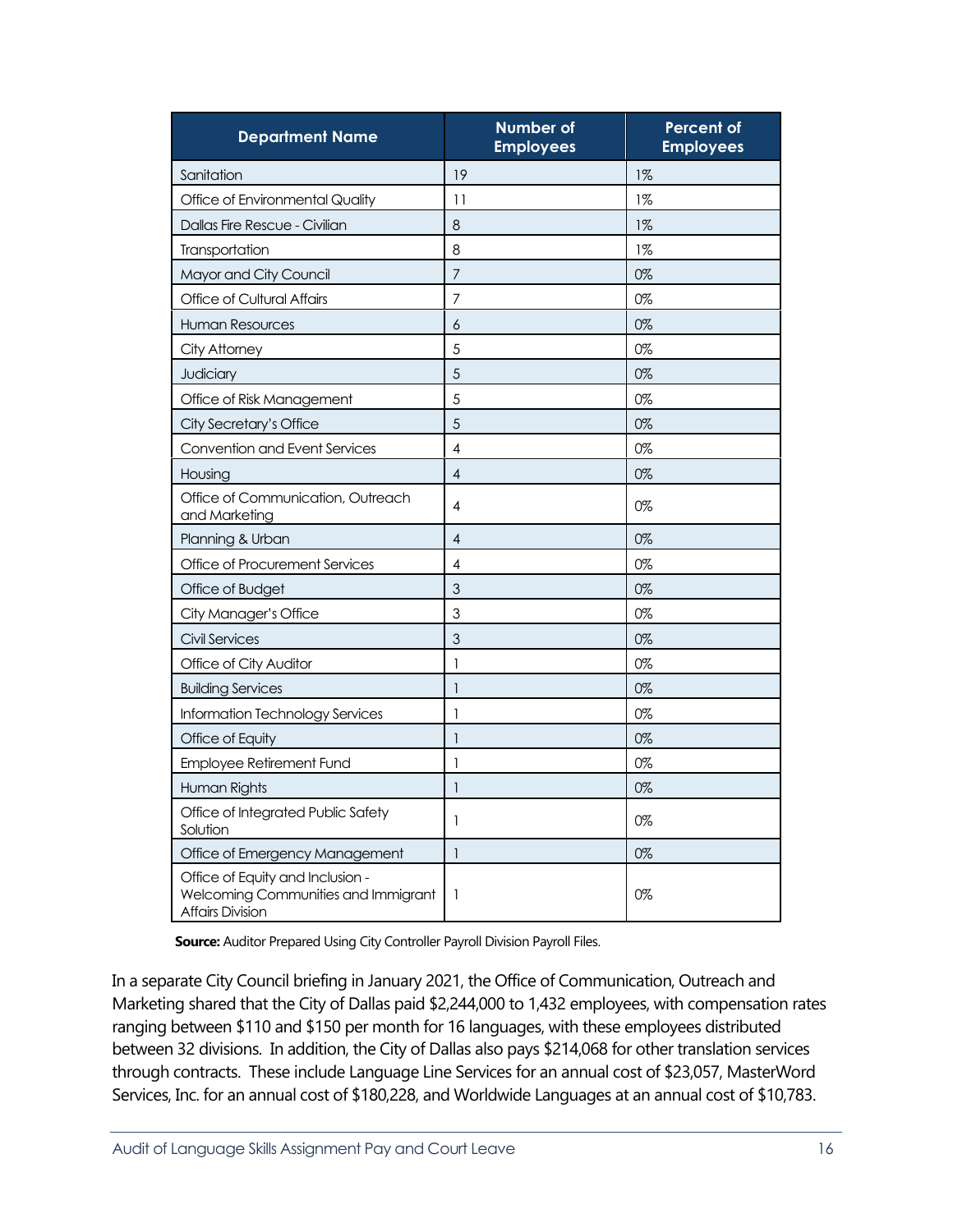The presentation also identified the Dallas Police Department as being the most significant recipient of Language Skills Assignment Pay. The City Council briefing was completed prior to the initiation of the audit.

### Program Administration

The Language Skills Assignment Pay program is designed by the Department of Human Resources. The Department of Human Resources is responsible for benefits administration, establishing a need for language skills by position, reviewing and validating requests for Language Skills Assignment Pay, scheduling language skills oral proficiency exams, and identifying pay rates by skill level. Upon approval by the Department of Human Resources, the City Controller's Payroll Division executes payment. Operational compliance with the Language Skills Assignment Pay program is the responsibility of the department supervisors.

Other departments rely on the Language Skills Assignment Pay program to bolster their objectives as well:

Office of Communications, Outreach and Marketing is responsible for ensuring consistent messaging and branding of City of Dallas values through written translation of vital information. To this extent, the Office of Communications, Outreach and Marketing relies on Language Skills Assignment Pay program employees to assist with written translation of department specific needs. Simultaneously, the Office of Communications, Outreach, and Marketing received approval in 2020 to establish a Language Access Center. The Language Access Center, since its inception in September 2020, has completed 886 written translation requests.

Office of Equity and Inclusion - Welcoming Communities and Immigrant Affairs Division is responsible for welcoming new residents to the City of Dallas and focuses on connecting residents to available services. To this extent, the Office of Equity and Inclusion - Welcoming Communities and Immigrant Affairs Division relies on Language Skills Assignment Pay program employees to provide timely oral interpretation services either on or off-premises.

# **Definitions**

Limited English Proficiency (LEP) Individual is an individual who does not speak English as their primary language and who has limited ability to read, speak, write, or understand English. These individuals are entitled to language assistance with respect to services, benefits, or encounters.

Language Skills Assignment Pay (LSAP) is compensation provided to employees who may need to use additional language skills to perform job responsibilities and to ensure oral and written communication to non-English speaking residents and employees is accurate and clear.

Oral Interpretation involves the immediate communication of meaning from one language (the source language) into another (the target language).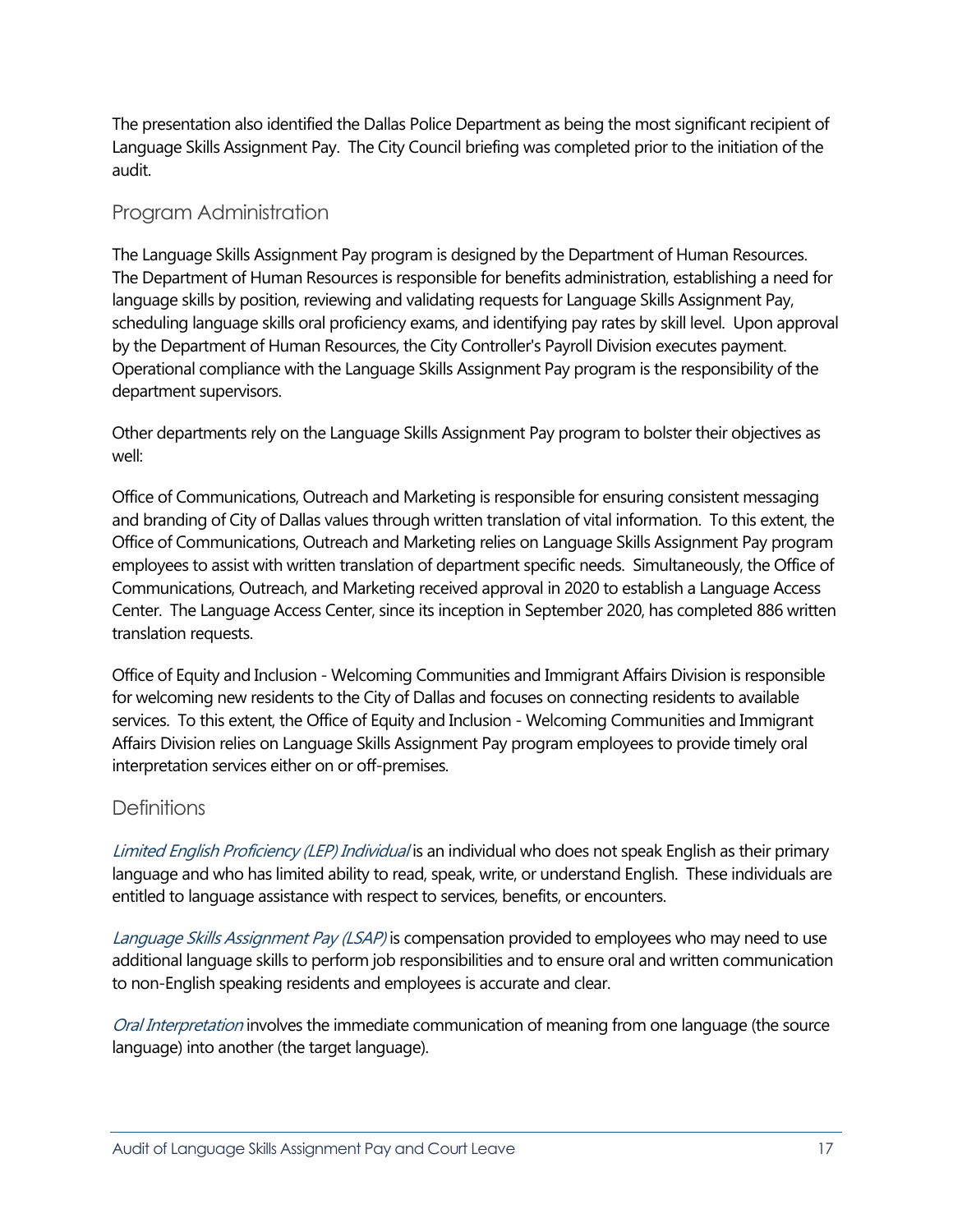Interpreting is a complex task that combines several abilities beyond language competence to enable the delivery of an effective professional interpretation in each setting. Dallas Police Department, Dallas Fire Rescue, Dallas Water Utilities, Code Compliance, Dallas Airport and Office of Welcoming Immigration and Community Affairs are some of the departments that depend on immediate or near immediate oral interpretation services.

Written Translation is the art of expressing the meaning and intent of what is written in the source language accurately, grammatically correct, and consistently into the target language. Written translation needs are across the City of Dallas and affect signage in City buildings, instructions for forms, communication to media, applications, and other material needed for residents such as complaint forms, intake and application forms, written notices of rights and denials, losses, decrease in benefits or services, or notices of disciplinary action. The Office of Communications, Outreach, and Marketing performs written translation services through the Language Access Center.

### Court Leave

The City of Dallas offers court leave pay to compensate employees who need to serve as a juror as part of their civic duty. Between October 1, 2020, and June 4, 2021, the cost for the compensation paid for court leave is \$30,868: \$22,136 for civilian employees and \$8,732 for uniform employees.

The City of Dallas provides regular pay to the employee for the time they are on court leave. When an employee receives notice from the court, the employee informs their supervisor and schedules their court leave ahead of time. The employee must report back to work if the employee is released from their court leave with two hours left in the work period. Each department manager is responsible for reviewing, approving, and validating reimbursement requests for court leave. Additionally, the City of Dallas will reimburse employees for their meals, parking, and other court leave related expenses with adequate documentation and provided that the employee has not already received pay from their judiciary court.

# <span id="page-19-0"></span>[Methodology](file://city.dallastx.cod/citydept/AUD/TeamMate/Up-to-date%20Templates%20FY%2022-23/Performance%20Audit%20Template%20and%20Sample%20Reports/Performance%20Audit%20Report%20Template%20(Draft%20Report)%20-%20with%20style%20notes.dotx#TOC)

The audit methodology included: (1) interviewing personnel from Department of Human Resources, Office of Communications, Outreach, and Marketing, and Office of Equity and Inclusion - Welcoming Communities and Immigrant Affairs Division; (2) reviewing policies and procedures, applicable Administrative Directives, and best practices; and, (3) performing various analyses, testing samples of operational procedures. In addition, all five components of *Standards for Internal Control in Federal* Government were considered.

We conducted this performance audit in accordance with generally accepted government auditing standards. Those standards require that we plan and perform the audit to obtain sufficient, appropriate evidence to provide a reasonable basis for our findings and conclusions based upon our audit objectives. We believe that the evidence obtained provides a reasonable basis for our findings and conclusions based on our audit objectives.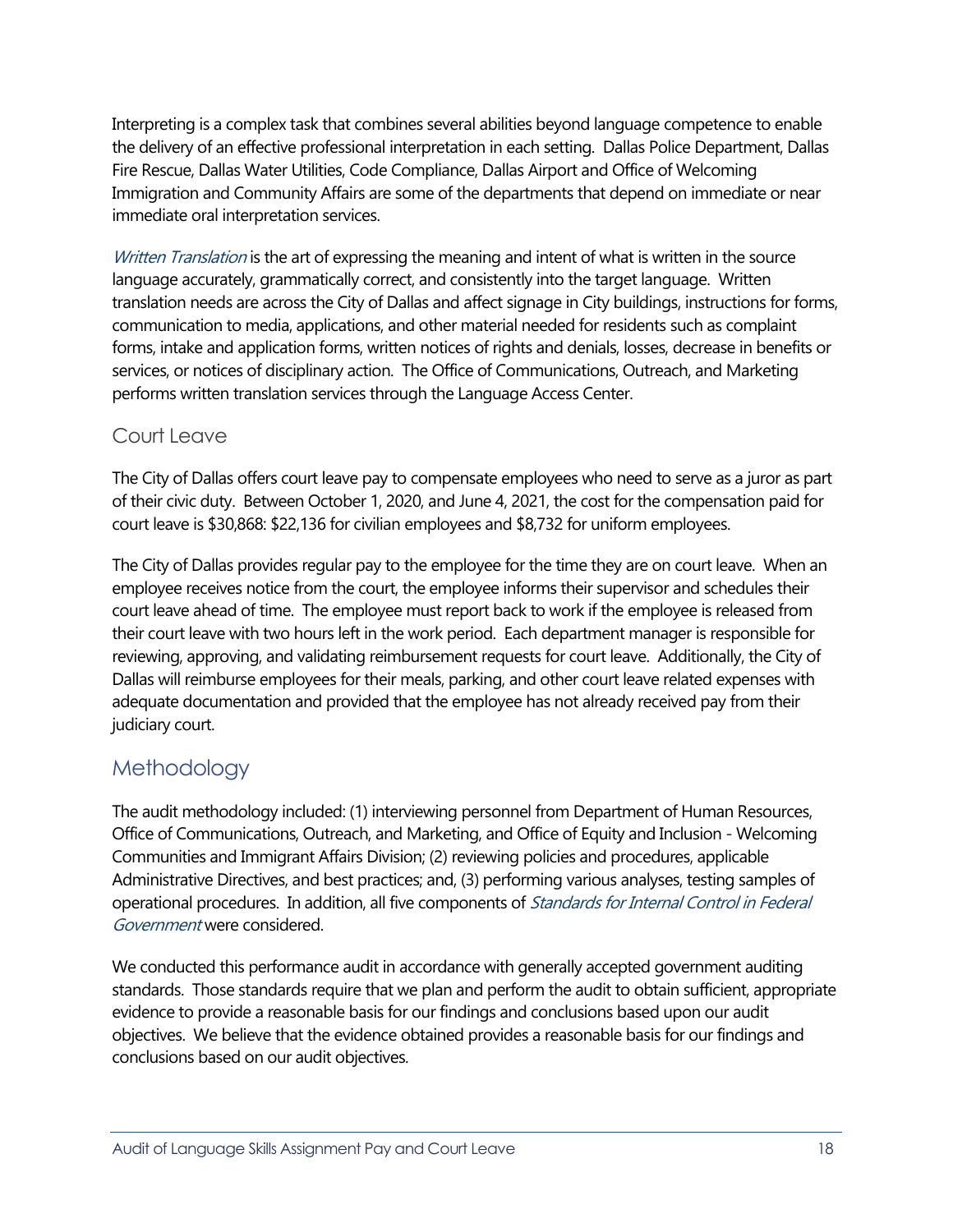# <span id="page-20-0"></span>[Major Contributors to the Report](#page-0-0)

Mamatha Sparks, CIA, CISSP, CISA, CRISC – In-Charge Auditor

Matthew Cheadle, CIA - Auditor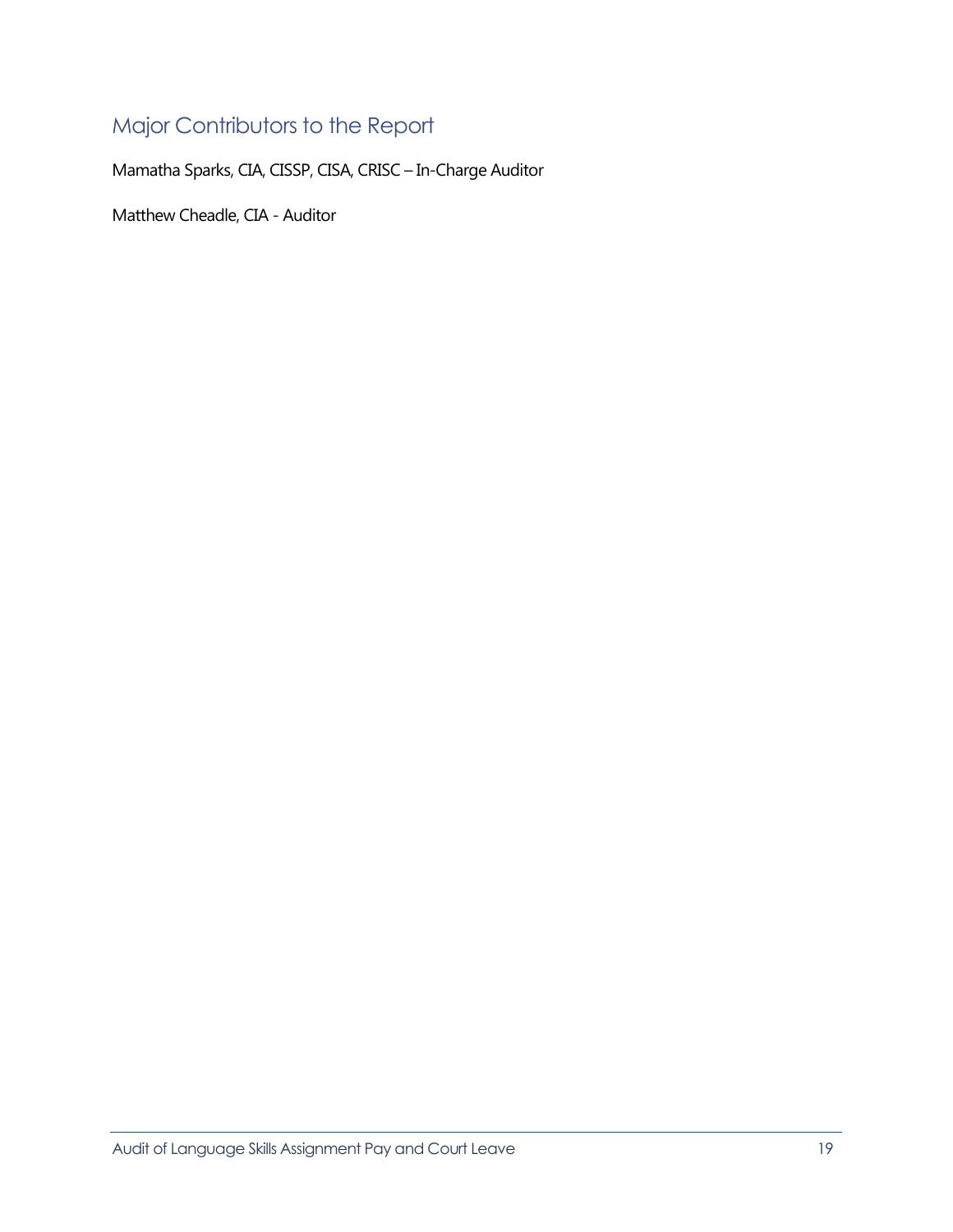# <span id="page-21-0"></span>[Appendix B: Management's Response](#page-0-0)

See next pages for Audit Acknowledgement Letter.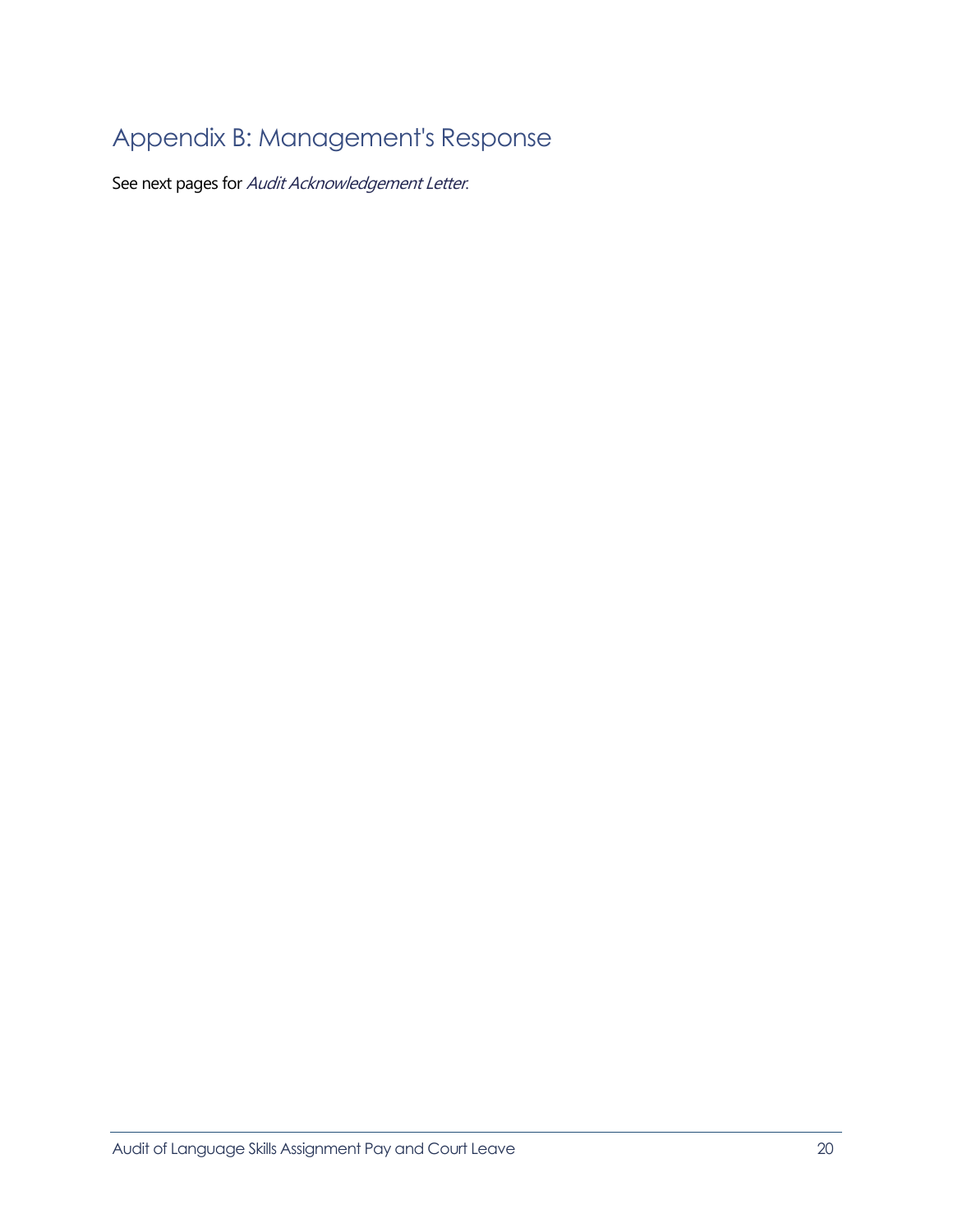# Memorandum



**DATE:** February 18, 2022

- **TO:** Mark S. Swann City Auditor
- **SUBJECT:** Response to Audit of Language Skills Assignment Pay and Court Leave

This letter acknowledges the City Manager's Office received the *Audit of Language Skills* Assignment Pay and Court Leave and submitted responses to the recommendations.

The City's language skills assignment pay program is a critical tool for helping to bring greater equity to the residents of Dallas, 43 percent of whom do not speak English as a first language. The language skills assignment pay program compensates and encourages diverse language skills among employees to facilitate service to residents more easily. The City is pleased that the language skills assignment pay program helps to ensure safety and effective service for our community by motivating call operators (i.e., 9-1-1 and 3-1-1), first responders, and other public-facing staff to develop language skills and provide assistance in dozens of languages.

The City is aware the administrative directive on language skills assignment pay is outdated and doesn't reflect management's vision for the most effective program possible. Therefore, the City began drafting revisions to the administrative directive prior to the start of the audit to better align the policy with management's intent and ensure an equitable and effective program. We have eagerly awaited the results of this audit and its recommendations to guide revisions to the language skills assignment pay program and updates to the draft administrative directive.

In collaboration with the Office of Communications, Outreach, & Marketing, and Welcoming Communities and Immigrant Affairs, the Department of Human Resources agrees to implement the auditor's recommendations.

However, the City Controller's Office will accept the risk associated with one recommendation related to court leave. Not all courts provide detailed information regarding when a witness or potential juror is dismissed for the day. Therefore, it is not practical to augment the Personnel Rules with procedures that dictate documentation standards that vary between jurisdictions and that the City cannot control. Further, court leave payments during the period totaled less than \$31,000 and, when annualized, were approximately 0.0015 percent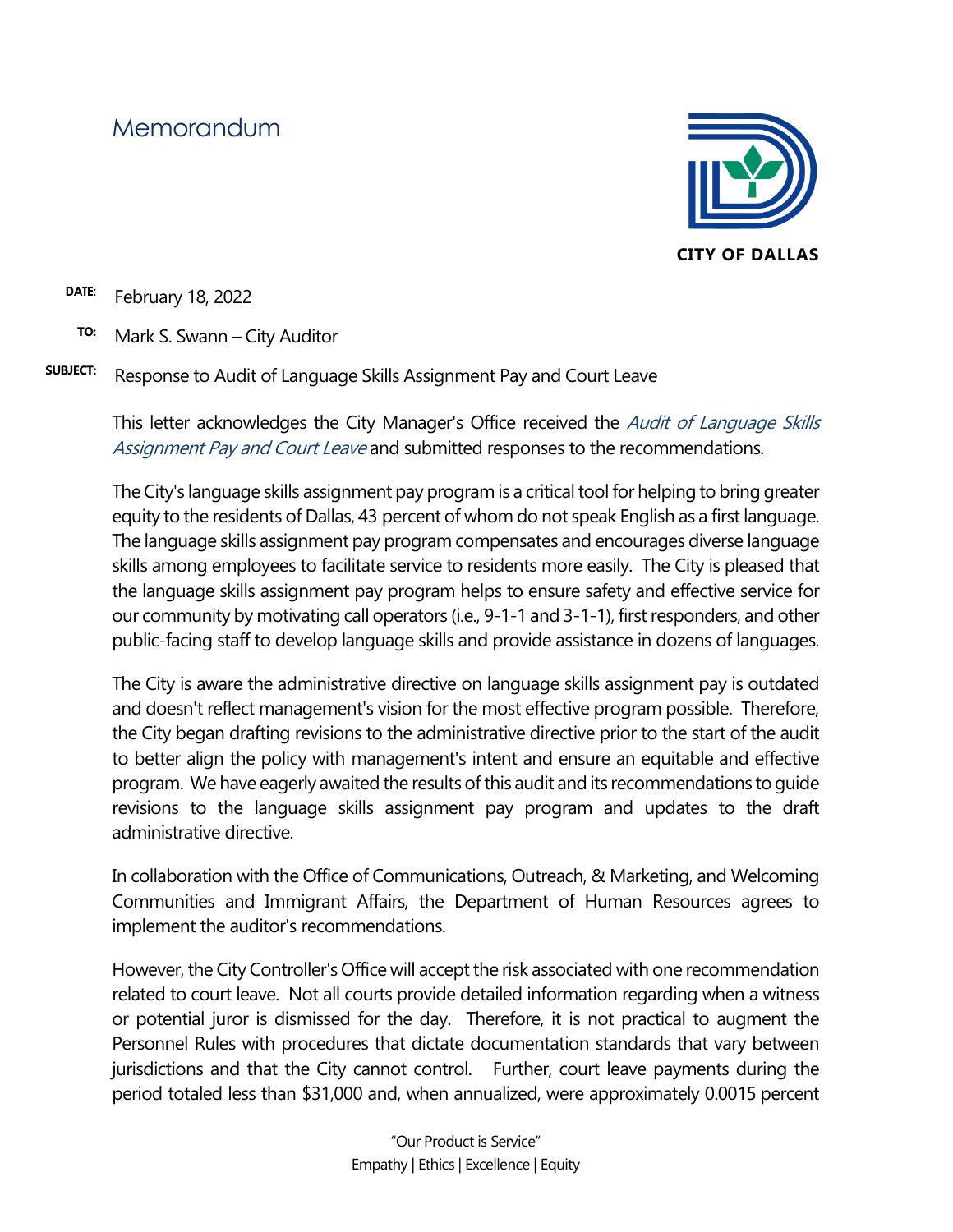Response to Audit of Language Skills Assignment Pay and Court Leave February 18, 2022 Page 2 of 2

of the City's total FY 2020-21 operating budget. For these reasons, the City Controller's Office will accept the risk associated with this recommendation.

**Sincerely** T.C. Broadnax **Manager** 

C: Genesis D. Gavino, Chief of Staff M. Elizabeth Reich, Chief Financial Officer Kimberly Bizor Tolbert, Deputy City Manager Nina Arias, Director, Department of Human Resources Sheri Kowalski, Director, City Controller's Office Catherine Cuellar, Director, Communications, Outreach, and Marketing Christina da Silva, Welcoming Communities and Immigrant Affairs Officer, Office of Equity & Inclusion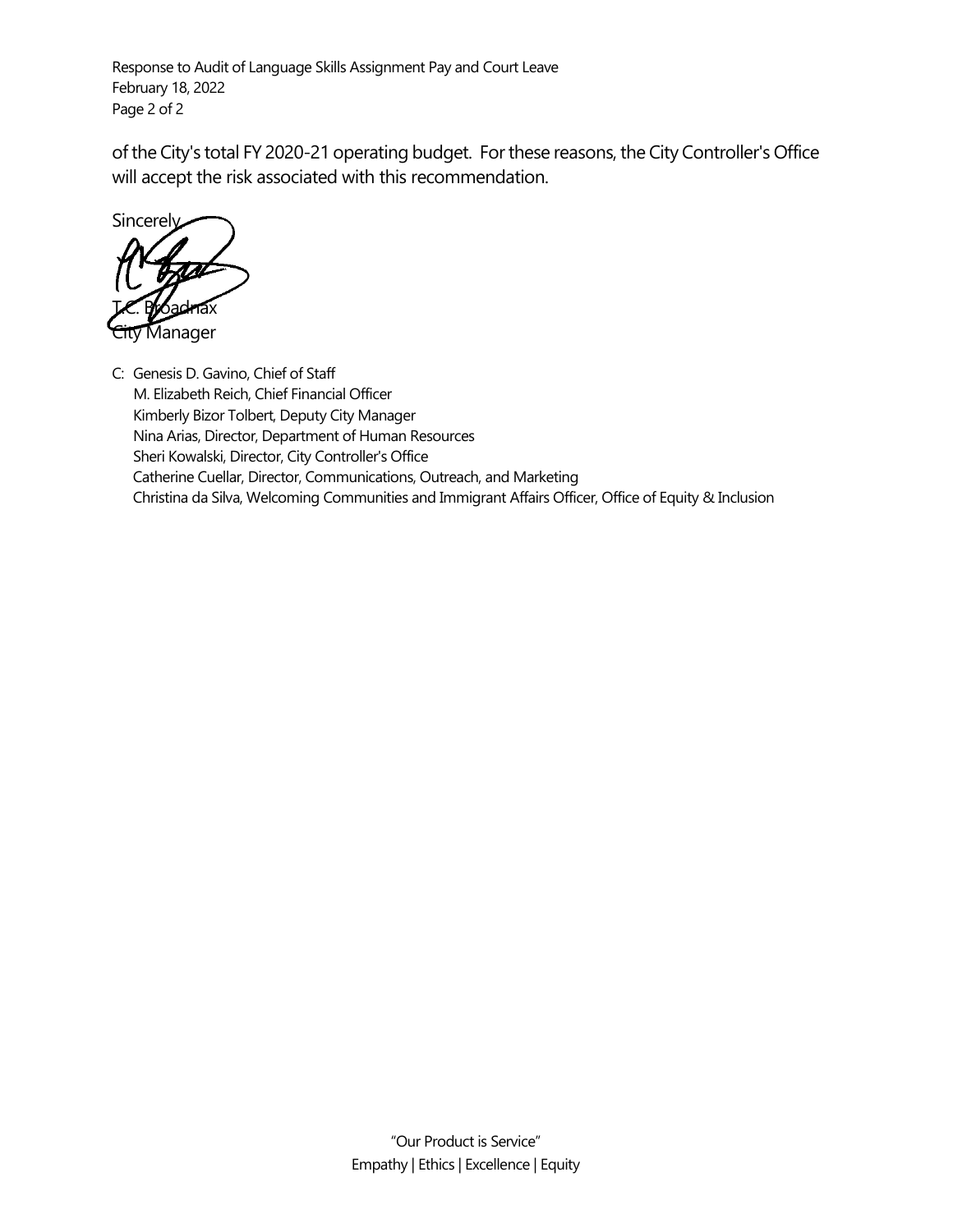| <b>Assessed</b><br><b>Risk Rating</b> | <b>Recommendation</b>                                                                                                                                                                                                                                                                   |                  | <b>Concurrence and Action Plan</b>                                                                                                                                                                                                                                                                                                                                                                                                                          | Implementation<br><b>Date</b> | Follow-Up/<br><b>Maturity Date</b> |  |  |
|---------------------------------------|-----------------------------------------------------------------------------------------------------------------------------------------------------------------------------------------------------------------------------------------------------------------------------------------|------------------|-------------------------------------------------------------------------------------------------------------------------------------------------------------------------------------------------------------------------------------------------------------------------------------------------------------------------------------------------------------------------------------------------------------------------------------------------------------|-------------------------------|------------------------------------|--|--|
| High                                  | We recommend the Director of Department of Human Resources:                                                                                                                                                                                                                             |                  |                                                                                                                                                                                                                                                                                                                                                                                                                                                             |                               |                                    |  |  |
|                                       | A.1: Clarify the purpose of the<br>Language Skills Assignment Pay<br>program and align the purpose to<br>either support or distinguish itself from<br>other similar programs in the City, such<br>as the Office of Communications,<br>Outreach & Marketing's Language<br>Access Center. | Agree:           | The Department of Human Resources (HR) will<br>clarify the purpose of the Language Skills<br>Assignment Pay program (Program) by<br>completing the revision of AD 3-37, which was<br>underway prior to the start of the audit.<br>HR will align the Program's purpose to support or<br>distinguish itself from similar programs through a<br>multi-disciplinary approach.                                                                                   | 12/31/2022                    | 6/30/2023                          |  |  |
|                                       | A.2: Develop specific expectations for<br>employees who receive / participate in<br>the Language Skills Assignment Pay<br>program so that employees are to<br>reciprocate in kind and held<br>accountable when employees choose<br>to not provide services.                             | Agree:           | The revised AD 3-37 will include expectations for<br>employees participating in the Program. In<br>addition, the Program will reference pertinent<br>portions of Personnel Rules Section 34-36, Rules<br>of Conduct, to address employees<br>participating in the Program and not fulfilling<br>the Program's expectations for providing<br>service.                                                                                                        | 12/31/2022                    | 6/30/2023                          |  |  |
|                                       | A.3: Establish specific, measurable,<br>achievable, relevant, and time-based<br>(SMART) performance measures and<br>monitor the outcomes of performance<br>measures, at least annually.                                                                                                 | Accep<br>t Risk: | HR understands SMART performance measures<br>can be valuable tools for many processes.<br>However, HR does not believe the benefit of<br>SMART measures exceeds the cost of<br>developing and maintaining them City-wide<br>for employees participating in the Program.<br>Instead, HR will focus on ensuring that a<br>sufficient number of employees with diverse<br>language skills are available to provide services<br>to City residents, when needed. | N/A                           | N/A                                |  |  |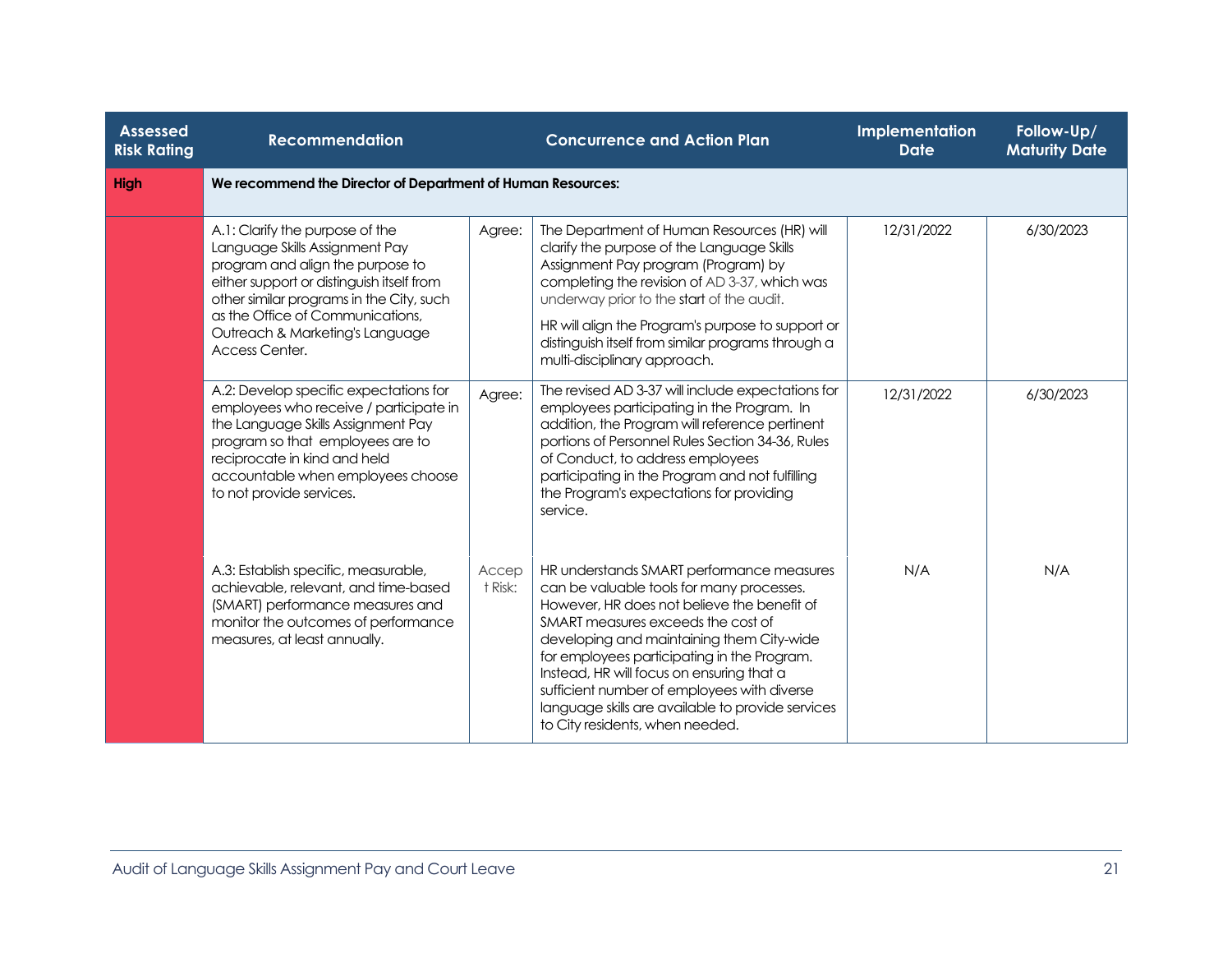| <b>Assessed</b><br><b>Risk Rating</b> | <b>Recommendation</b>                                                                                                                                                                                                                                                                                                                                                                                                                                                                            |        | <b>Concurrence and Action Plan</b>                                                                                                                                                                                                                                                                                                                                                   | Implementation<br><b>Date</b> | Follow-Up/<br><b>Maturity Date</b> |
|---------------------------------------|--------------------------------------------------------------------------------------------------------------------------------------------------------------------------------------------------------------------------------------------------------------------------------------------------------------------------------------------------------------------------------------------------------------------------------------------------------------------------------------------------|--------|--------------------------------------------------------------------------------------------------------------------------------------------------------------------------------------------------------------------------------------------------------------------------------------------------------------------------------------------------------------------------------------|-------------------------------|------------------------------------|
|                                       | B.2: Conduct a sample-based review of<br>employees who changed<br>positions/roles to confirm supervisors are<br>validating continuation of language<br>skills assignment pay.                                                                                                                                                                                                                                                                                                                    | Agree: | The Program will not be conducting a sample-<br>based review. However, we will be addressing<br>the risk of this recommendation by terminating<br>participants from the Program and<br>discontinuing the associated pay when<br>employees change positions. Employees may<br>apply for the Program in their new position,<br>based upon the new position's language skills<br>needs. | 12/31/2022                    | 6/30/2023                          |
|                                       | B.3: Review the federal guidelines on<br>opportunities to reduce costs, leverage<br>internal resources, and incorporate the<br>use of technology. The suggested<br>federal guidelines are Executive Order<br>13166 Improving Access to Services for<br>Person with Limited English Proficiency.                                                                                                                                                                                                  | Agree: | HR has reviewed federal guidelines, industry<br>best practices, and emerging innovations to<br>improve access for persons with limited English<br>proficiency. HR will incorporate practical and<br>cost-effective guidance in the revised Program.                                                                                                                                  | 12/31/2022                    | 6/30/2023                          |
|                                       | C.1: Update Administrative Directive 3-<br>37 Language Skills Assignment Pay for<br>increased transparency and clarity. At<br>a minimum, the updates should<br>consider specifying management's<br>purpose and goals for employees and<br>the program, incorporating elements<br>identified in the audit report, and<br>defining concepts such as oral<br>proficiency, oral interpertation, and<br>written translation using best practices<br>such as the federal guidelines, as<br>applicable. | Agree: | HR will consider specifying the Program's<br>purpose and goals as HR finalizes the draft<br>revised AD 3-37.<br>The revised AD will incorporate best practices,<br>industry standards, and emerging innovations<br>as applicable, and consider including the<br>elements identified in this audit and ensure key<br>concepts are clearly defined.                                    | 12/31/2022                    | 6/30/2023                          |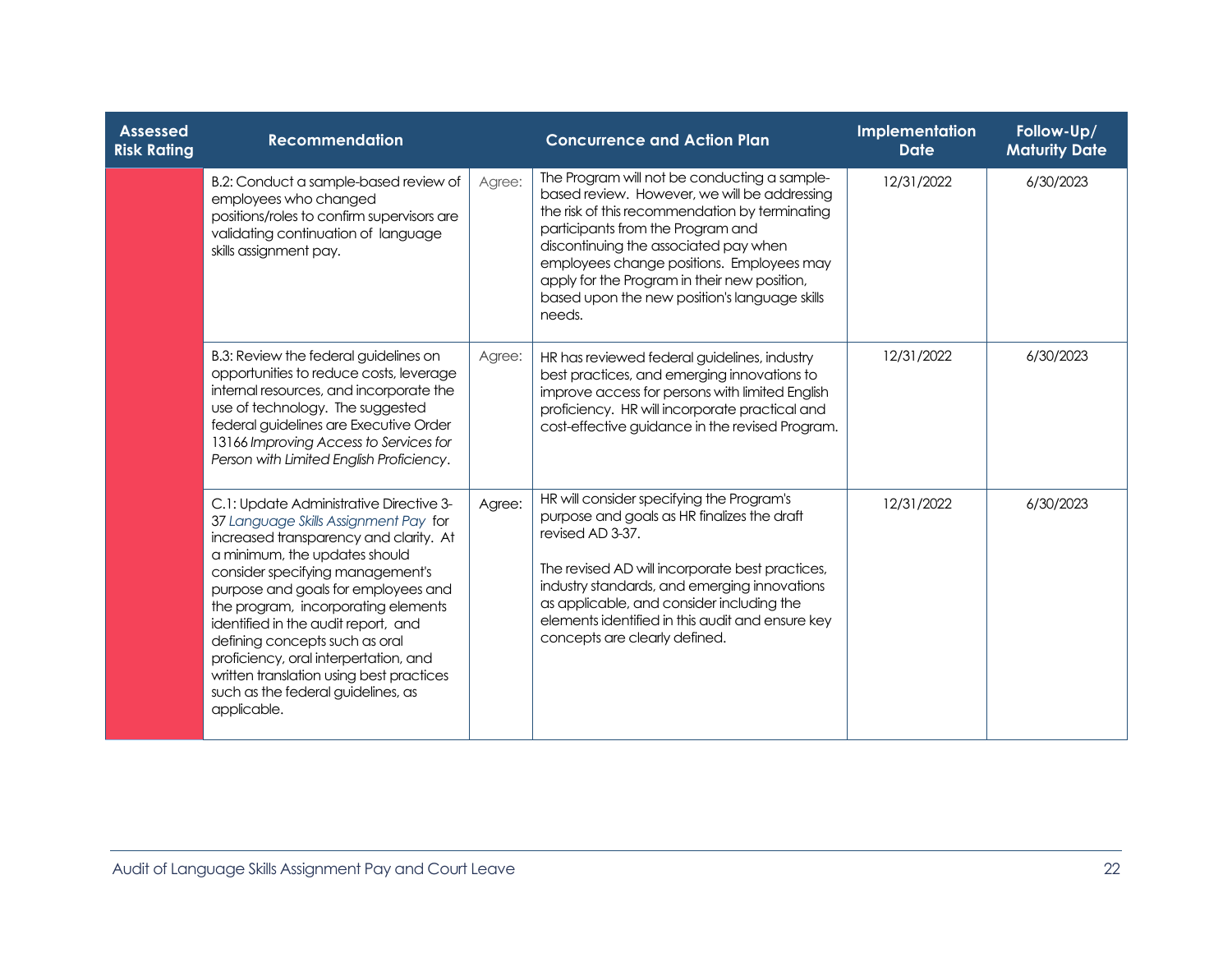| <b>Assessed</b><br><b>Risk Rating</b> | <b>Recommendation</b>                                                                                                                                                                                                                                                                                          |        | <b>Concurrence and Action Plan</b>                                                                                                                                                                                                                                                        | Implementation<br><b>Date</b> | Follow-Up/<br><b>Maturity Date</b> |
|---------------------------------------|----------------------------------------------------------------------------------------------------------------------------------------------------------------------------------------------------------------------------------------------------------------------------------------------------------------|--------|-------------------------------------------------------------------------------------------------------------------------------------------------------------------------------------------------------------------------------------------------------------------------------------------|-------------------------------|------------------------------------|
|                                       | C.2: Develop and/or make available a<br>database/repository of positions where<br>language skills requirements are<br>preferred, and objective parameters of<br>what constitues frequency, positive<br>benefit, and regular basis for those<br>positions, as applicable.                                       | Agree: | HR will use existing functionality in the Human<br>Resources Information Services (HRIS) system to<br>maintain the listing of positions eligible for the<br>Program and the employees receiving<br>language skills pay.                                                                   | 12/31/2022                    | 6/30/2023                          |
|                                       | C.3: Ensure P3-37A forms are<br>completed in full, with valid approvals<br>from appropriate levels of<br>management.                                                                                                                                                                                           | Agree: | HR will revise AD 3-37 to define the<br>management approval expectations.<br>Additionally, HR will leverage HRIS' functionality<br>to ensure the approval process is consistently<br>followed.                                                                                            | 12/31/2022                    | 6/30/2023                          |
|                                       | C.4: Follow a multi-phase approach to<br>ensure skill assessments by: (1) verifying<br>that employees who are currently<br>receiving pay are truly eligible based<br>on position/role; (2) periodically<br>completing re-testing or re-certification<br>for oral proficiency to determine the<br>level of pay. | Agree: | HR will leverage the HRIS to ensure language<br>skill pay is only provided to employees in eligible<br>positions. Additionally, HR will develop<br>procedures that establish re-testing or re-<br>certification standards for oral proficiency in<br>accordance with the revised AD-3-37. | 12/31/2022                    | 6/30/2023                          |
|                                       | C.5: Conduct sample-based reviews of<br>supervisors and their compliance with<br>annual certification of language skills for<br>positions designated as high frequency<br>and high contact.                                                                                                                    | Agree: | HR will ensure that processes are incorporated<br>into the redesigned Program that mitigates the<br>risk identified by the auditors.                                                                                                                                                      | 6/30/2023                     | 12/31/2023                         |
|                                       | C.6: Develop a centralized database<br>that includes only certified and<br>approved employees with their level of<br>skill for verification within a department<br>or across the City, if deemed<br>acceptable to share resources.                                                                             | Agree: | HR will leverage the HRIS to support the<br>Program, including identifying approved<br>employees with their level of skill by<br>department.                                                                                                                                              | 12/31/2022                    | 6/30/2023                          |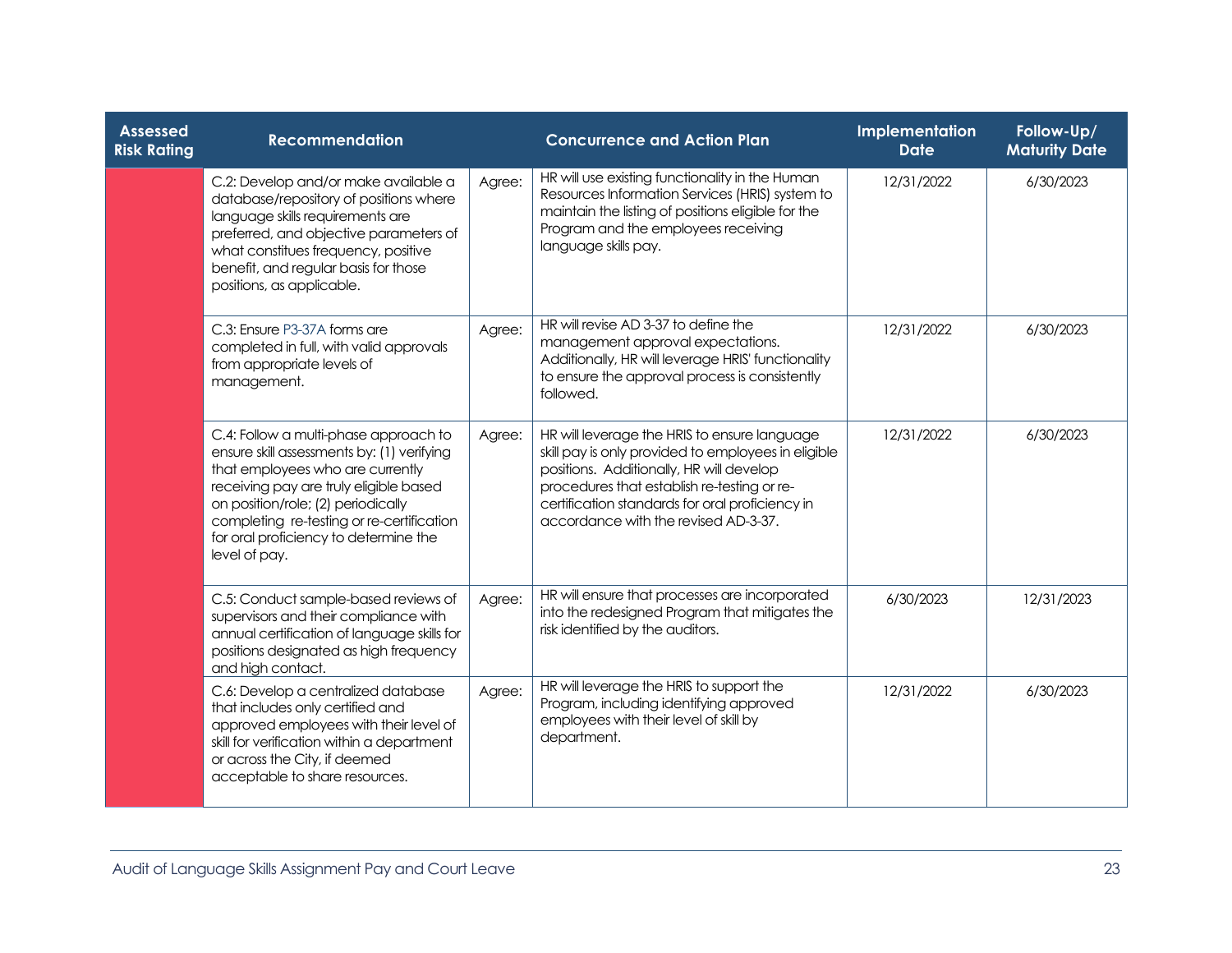| <b>Assessed</b><br><b>Risk Rating</b> | <b>Recommendation</b>                                                                                                                                                                                                                                                                                                                                                                 |        | <b>Concurrence and Action Plan</b>                                                                                                                                                                                                  | Implementation<br><b>Date</b> | Follow-Up/<br><b>Maturity Date</b> |
|---------------------------------------|---------------------------------------------------------------------------------------------------------------------------------------------------------------------------------------------------------------------------------------------------------------------------------------------------------------------------------------------------------------------------------------|--------|-------------------------------------------------------------------------------------------------------------------------------------------------------------------------------------------------------------------------------------|-------------------------------|------------------------------------|
|                                       | C.7: Provide training to employees who<br>can provide oral interpretation and/or<br>written translation to maintain their skills.                                                                                                                                                                                                                                                     | Agree: | WCIAD will provide relevant training to City<br>employees approved to perform oral<br>interpretation or written translation.                                                                                                        | 12/31/2022                    | 6/30/2023                          |
|                                       | We recommend the Director of Department of Human Resources and City Controller:                                                                                                                                                                                                                                                                                                       |        |                                                                                                                                                                                                                                     |                               |                                    |
|                                       | B.1: Review options to reclassify<br>language skill assignment pay so it is<br>cost effective, such as:<br>- Excluding language skills assignment<br>pay from the standard overtime pay<br>calculation:<br>- Using skill-based pay;<br>- Pay per activity or demonstrated<br>usage tracked through Workday; and,<br>- Use of stipend and pay rate that<br>mirrors the value provided. | Agree: | HR and the City Controller's Office agree to<br>review options for reclassifying skill assignment<br>pay to be cost-effective. Further, the City<br>Controller's Office began initial discussions on<br>various options last month. | 9/30/2022                     | 12/31/2022                         |
| Low                                   | We recommend the City Controller:                                                                                                                                                                                                                                                                                                                                                     |        |                                                                                                                                                                                                                                     |                               |                                    |